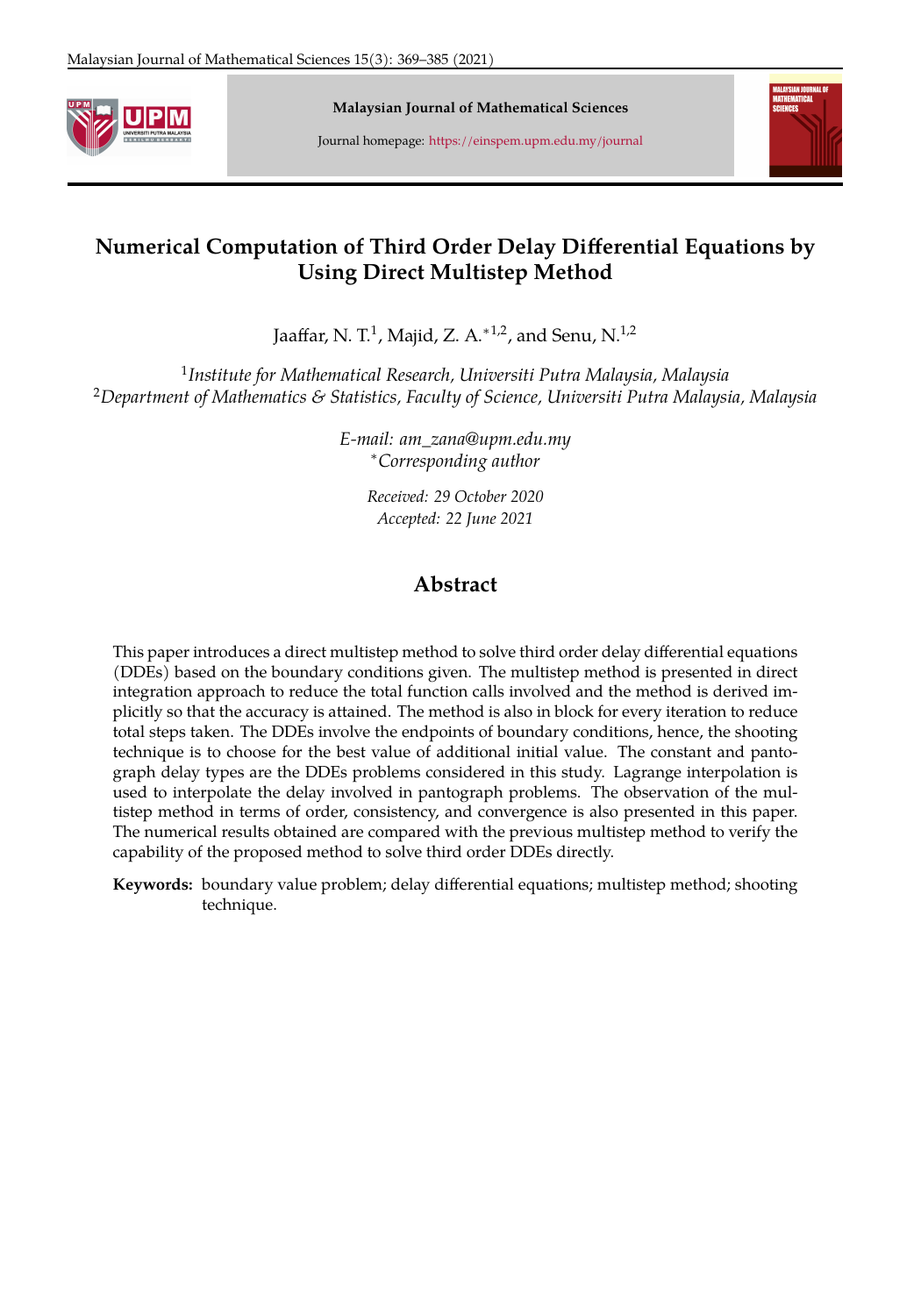### **1 Introduction**

The mathematical models play such an important role to portray the dynamic and simulation of real problems in science and engineering such as SIR model for infectious diseases, Navier-Stokes equations for fluid dynamics and Lotka-Volterra model for predator-prey interactions. Delay differential equations (DDE) is a mathematical model for the simulation of delay present in real-life problems for example delay in maturation period of species, time delay in control circuits, delay in cell division time and delay in the body's reaction to carbon dioxide. DDEs in mathematics are defined as the differential equations that associate with past and present times that are assorted in two different types of delay named as constant delay and pantograph delay. The general third order form of DDE for the constant delay is defined as below:

$$
y''' = f(x, y(x), y'(x), y(x - \tau), y'(x - \tau)), \quad x \in [a, b],
$$
\n(1)

$$
y(x) = \phi(x), \quad y'(x) = \phi'(x), \quad x \in [a - \tau, a], \quad \tau \in \mathbb{R}^+,
$$
 (2)

<span id="page-1-2"></span><span id="page-1-1"></span><span id="page-1-0"></span>where  $\phi(x)$  is the smooth initial function and  $\tau$  is a positive constant for delay term where  $\tau = mh$ ,  $m$  is a positive integer and  $h$  is the step size. Meanwhile, the general third order form of DDE for pantograph delay is defined as follows:

$$
y''' = f(x, y(x), y'(x), y(qx), y'(qx)), \quad x \in [a, b],
$$
\n(3)

where q is a constant that satisfies  $0 < q < 1$ , subject to three types of boundary conditions:

1. Type I:  $y(a) = \alpha$ ,  $y'(a) = \gamma$ ,  $y(b) = \beta$ , 2. Type II:  $y(a) = \alpha$ ,  $y'(a) = \gamma$ ,  $y'(b) = \beta$ , 3. Type III:  $y(a) = \alpha$ ,  $y''(a) = \gamma$ ,  $y(b) = \beta$ .

The existence and uniqueness of the solution (please refer [\[7\]](#page-16-1)) can be studied by considering Eq.  $(1)-(2)$  $(1)-(2)$  $(1)-(2)$  with

$$
\phi\in C^{r-2}[a,b], r>2, f:[a,b]\times C^1[a,b]\times C^1[a,b]\times C[a,b]\times C[a,b]\rightarrow \Re.
$$

*H*<sub>1</sub>: For any  $y \in C^1[a - \tau, b]$  the mapping  $x \to f(x, y, z, u, w)$  is a continuous on  $[a, b]$ .

 $H_2$ : The following Lipchitz condition holds:

$$
||f(x, y_1, z_1, u_1, w_1) - f(x, y_2, z_2, u_2, w_2)|| \le L(||y_1 - y_2||_{[a - \tau, x]} + ||z_1 - z_2||_{[a - \tau, x]} + ||u_1 - u_2||_{[a - \tau, x - \tau]} + ||w_1 - w_2||_{[a - \tau, x - \tau]}),
$$

with  $L \ge 0, \tau > 0$ , for any  $x \in [a, b]$  where  $y_1, y_2, z_1, z_2 \in C^1[a, b]$  and  $u_1, u_2, w_1, w_2 \in C[a, b]$ .

Under the condition of  $H_1$  and  $H_2$ , Eq.[\(1\)](#page-1-0) has a unique solution as follows:

$$
y \in C^2[a, b] \cap C^1[a - \tau, b].
$$

The research began with [\[5\]](#page-16-2) has applied Euler's method to solve numerically the second order DDEs subject to the boundary conditions. Later, other methods have been explored to solve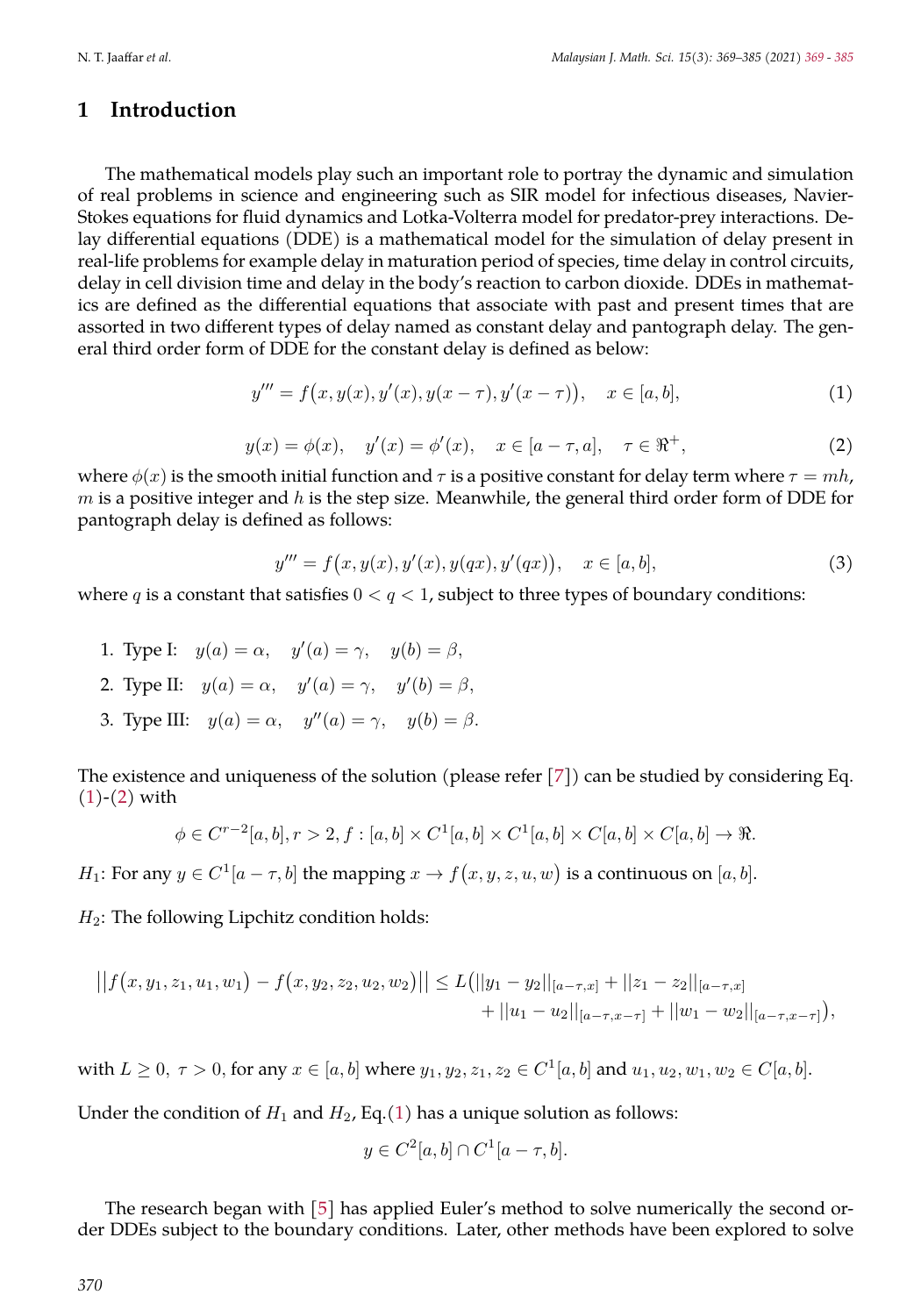second order DDEs such as the finite differences, cubic splines, collocation method, trapezoidal rule, Richardson extrapolation, as well as the analytical methods. Apart from that, various studies have been carried out on numerically solving the third order DDEs with initial conditions, as mentioned below.

An analytical method was developed by [\[1\]](#page-15-0), which was the Adomian decomposition method to solve constant and pantograph delay types of third order DDEs with initial conditions. [\[10\]](#page-16-3) employed Taylor polynomials for pantograph delay approximation. Subsequently, [\[6\]](#page-16-4) adopted the analytical method of variational iteration and they managed to obtain better accuracy compared to the existing methods in [\[1\]](#page-15-0) and [\[10\]](#page-16-3).

The iterative decomposition method was implemented by [\[11\]](#page-16-5) to solve pantograph delay type of third order DDEs. Their method of decomposition did not enforce the Adomian polynomials calculation. After that, a new algorithm was studied by [\[12\]](#page-16-6) to convert the problem of the third order pantograph delay into the Pade approximation series. This series was a convergent series to obtain the exact solutions to the problems.

The multistep method also has been used to solve problems with DDE subject to the initial conditions such as [\[9\]](#page-16-7) used direct Adams-Moulton method to solve second order DDEs. Then, [\[8\]](#page-16-8) extended those methods to the direct two points block mutistep method and managed to obtain better accuracy when compared with the two and three points one-step block method. [\[3\]](#page-16-9) implemented two points explicit multistep method to solve first order DDEs of neutral type and the accuracy obtained was comparable to the implicit method and lesser function calls needed.

Our aim in this research is to develop a direct block multistep method for solving third order DDEs with boundary conditions. The literature mentioned above were solving third order DDEs with initial conditions and there was none of block multistep method that has been studied to solve these problems with boundary conditions. Therefore, this is the contribution of the research in this paper.

### **2 Derivation of Method**

Since the DDEs are the types of ordinary differential equations (ODEs), therefore, it is worth to consider deriving the method based on the third order ODEs:

<span id="page-2-0"></span>
$$
y''' = f(x, y, y', y'').
$$
 (4)

The approach is to derive the method chosen to be in two points block which are  $y_{i+1}$  and  $y_{i+2}$  on the interval  $[a, b]$ . The third order ODEs [\(4\)](#page-2-0) will be integrated on both sides for every two points.

<span id="page-2-1"></span>First integration:  $y_{i+1}$ 

$$
\int_{x_i}^{x_{i+1}} y''' dx = \int_{x_i}^{x_{i+1}} f(x, y, y', y'') dx,
$$
  

$$
y''_{i+1} = y''_i + \int_{x_i}^{x_{i+1}} f(x, y, y', y'') dx.
$$
 (5)

First integration:  $y_{i+2}$ 

$$
\int_{x_i}^{x_{i+2}} y''' dx = \int_{x_i}^{x_{i+2}} f(x, y, y', y'') dx,
$$

*371*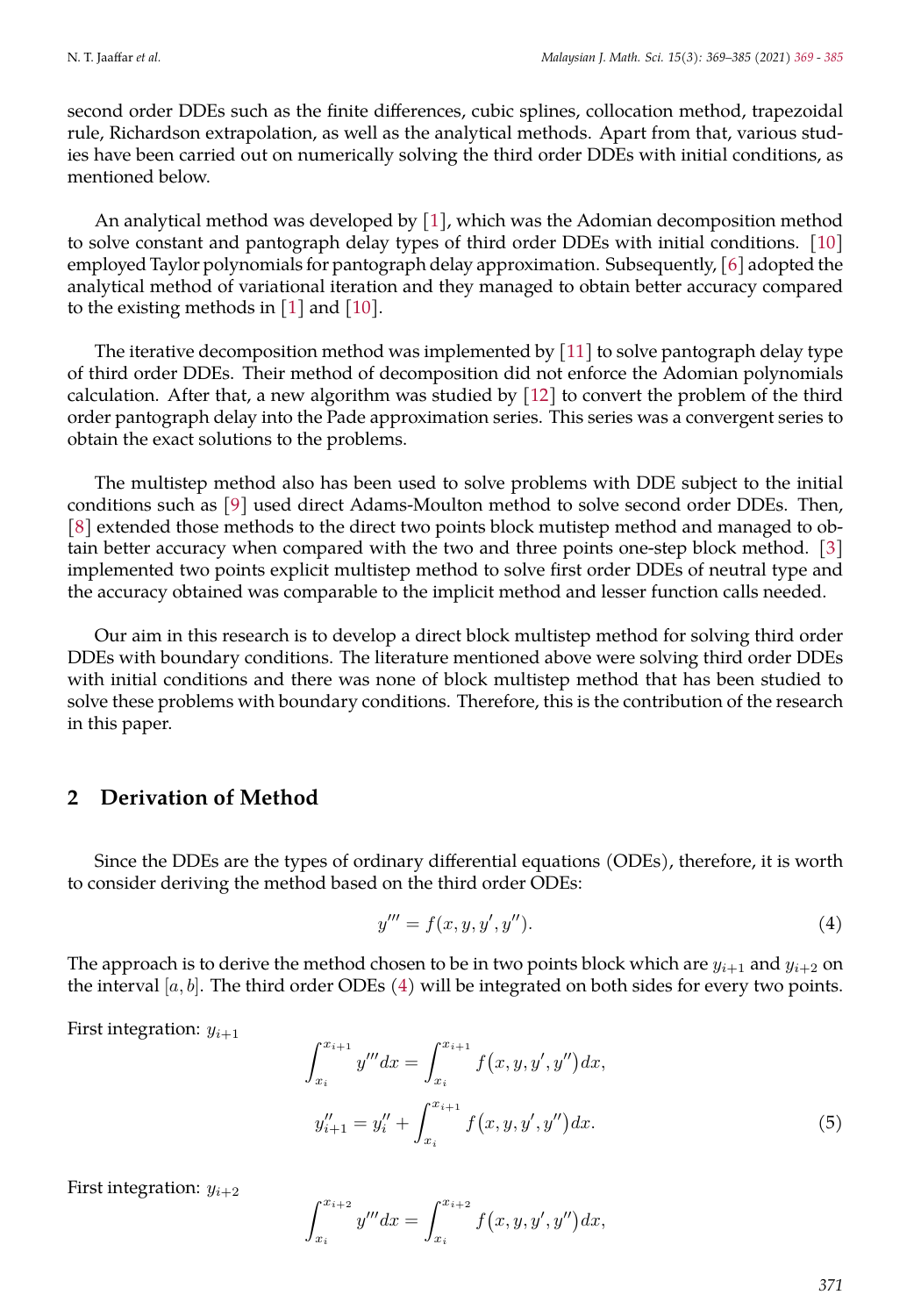$$
y''_{i+2} = y''_i + \int_{x_i}^{x_{i+2}} f(x, y, y', y'') dx.
$$
 (6)

<span id="page-3-3"></span><span id="page-3-1"></span>Second integration:  $y_{i+1}$ 

$$
\int_{x_i}^{x_{i+1}} \int_{x_i}^{x} y''' dx dx = \int_{x_i}^{x_{i+1}} \int_{x_i}^{x} f(x, y, y', y'') dx dx,
$$
  

$$
y'_{i+1} = y'_i + hy''_i + \int_{x_i}^{x_{i+1}} (x_{i+1} - x) f(x, y, y', y'') dx.
$$
 (7)

<span id="page-3-4"></span>Second integration:  $y_{i+2}$ 

$$
\int_{x_i}^{x_{i+2}} \int_{x_i}^{x} y''' dx dx = \int_{x_i}^{x_{i+2}} \int_{x_i}^{x} f(x, y, y', y'') dx dx,
$$
  

$$
y'_{i+2} = y'_{i} + 2hy''_{i} + \int_{x_i}^{x_{i+2}} (x_{i+2} - x) f(x, y, y', y'') dx.
$$
 (8)

<span id="page-3-2"></span>Third integration:  $y_{i+1}$ 

$$
\int_{x_i}^{x_{i+1}} \int_{x_i}^{x} \int_{x_i}^{x} y''' dx dx dx = \int_{x_i}^{x_{i+1}} \int_{x_i}^{x} \int_{x_i}^{x} f(x, y, y', y'') dx dx dx,
$$
  

$$
y_{i+1} = y_i + hy'_i + \frac{h^2}{2} y''_i + \int_{x_i}^{x_{i+1}} \frac{(x_{i+1} - x)^2}{2} f(x, y, y', y'') dx.
$$
 (9)

<span id="page-3-0"></span>Third integration:  $y_{i+2}$ 

$$
\int_{x_i}^{x_{i+2}} \int_{x_i}^{x} \int_{x_i}^{x} y''' dx dx dx = \int_{x_i}^{x_{i+2}} \int_{x_i}^{x} \int_{x_i}^{x} f(x, y, y', y'') dx dx dx,
$$
  

$$
y_{i+2} = y_i + 2hy'_i + 2h^2 y''_i + \int_{x_i}^{x_{i+2}} \frac{(x_{i+2} - x)^2}{2} f(x, y, y', y'') dx.
$$
 (10)

The function  $f(x, y, y', y'')$  in Eq. [\(5\)](#page-2-1)–[\(10\)](#page-3-0) is approximated by using Lagrange interpolation polynomial as below:

$$
P_{p,q}(x) = \sum_{j=0}^{q} \left( \prod_{n=0, n \neq j}^{q} \frac{x - x_{i+p-n}}{x_{i+p-j} - x_{i+p-n}} \right) f_{i+p-j}, \quad p = 1, 2,
$$

where  $p$  is referred to as the points in the two points block i.e the first point and second point, while  $q$  is the degree of the Lagrange interpolation. Therefore, the Lagrange interpolation of degree 3 was used to interpolate the points of  $\{x_{i+1}, x_i, x_{i-1}, x_{i-2}\}$  for  $y_{i+1}$  is defined as below:

$$
P_{1,3}(x) = \frac{(x-x_i)(x-x_{i-1})(x-x_{i-2})}{(x_{i+1}-x_i)(x_{i+1}-x_{i-1})(x_{i+1}-x_{i-2})}f_{i+1} + \frac{(x-x_{i+1})(x-x_{i-1})(x-x_{i-2})}{(x_i-x_{i+1})(x_i-x_{i-2})}f_i
$$
  
+ 
$$
\frac{(x-x_{i+1})(x-x_i)(x-x_{i-2})}{(x_{i-1}-x_{i+1})(x_{i-1}-x_i)(x_{i-1}-x_{i-2})}f_{i-1} + \frac{(x-x_{i+1})(x-x_i)(x-x_{i-1})}{(x_{i-2}-x_{i+1})(x_{i-2}-x_i)(x_{i-2}-x_{i-1})}f_{i-2}.
$$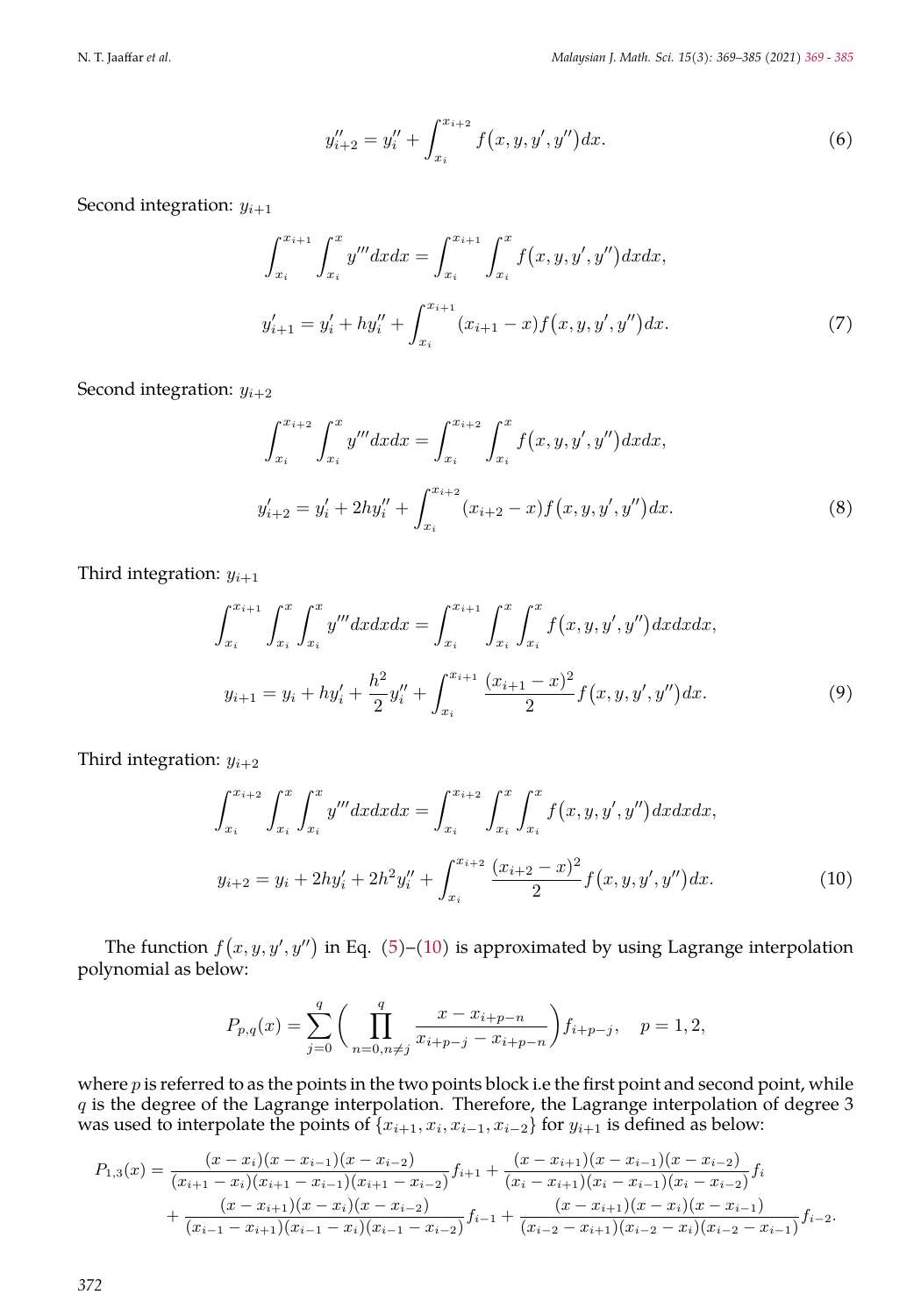Meanwhile, the Lagrange interpolation of degree 3 were used to interpolate the points of  ${x_{i+2}, x_{i+1}, x_i, x_{i-1}}$  for  $y_{i+2}$  is defined as below:

$$
P_{2,3}(x) = \frac{(x-x_{i+1})(x-x_i)(x-x_{i-1})}{(x_{i+2}-x_{i+1})(x_{i+2}-x_i)(x_{i+2}-x_{i-1})}f_{i+2} + \frac{(x-x_{i+2})(x-x_i)(x-x_{i-1})}{(x_{i+1}-x_{i+2})(x_{i+1}-x_i)(x_{i+1}-x_{i-1})}f_{i+1} + \frac{(x-x_{i+2})(x-x_{i+1})(x-x_{i-1})}{(x_i-x_{i+2})(x_i-x_{i+1})(x_i-x_{i-1})}f_i + \frac{(x-x_{i+2})(x-x_{i+1})(x-x_i)}{(x_{i-1}-x_{i+2})(x_{i-1}-x_{i+1})(x_{i-1}-x_i)}f_{i-1}.
$$

The unknown x in  $P_{1,3}(x)$  and  $P_{2,3}(x)$  are assumed to be  $x = x_{i+2} + sh$ . Then,  $P_{1,3}(s)$  and  $P_{2,3}(s)$  will be rewrite as follows:

$$
P_{1,3}(s) = \frac{(2+s)(3+s)(4+s)}{6}f_{i+1} - \frac{(1+s)(3+s)(4+s)}{2}f_i + \frac{(1+s)(2+s)(4+s)}{2}f_{i-1}
$$

$$
-\frac{(1+s)(2+s)(3+s)}{6}f_{i-2},
$$

$$
P_{2,3}(s) = \frac{(1+s)(2+s)(3+s)}{6}f_{i+2} - \frac{(s)(2+s)(3+s)}{2}f_{i+1} + \frac{(s)(1+s)(3+s)}{2}f_i
$$

$$
-\frac{(s)(1+s)(2+s)}{6}f_{i-1}.
$$

The limits of integration in Eq.  $(5)/(7)$  $(5)/(7)$  $(5)/(7)$ , and  $(9)$  are then replaced with -2 to -1, while the limits of integration in Eq.  $(6)$ , $(8)$ , and  $(10)$  are -2 to 0. The first, second, and third integration are computed by using Maple.

The predictor-corrector approach is chosen in this study to increase the accuracy of the method by predicting the approximate solution then correcting it by using the method of a higher order. Accordingly, the predictor is chosen to be one order less than the corrector. The derivation of predictor method has a similar technique as the corrector method but with a difference degree of Lagrange interpolation polynomial, i.e. degree 2, which is as follows:

$$
P(x) = \frac{(x-x_{i-1})(x-x_{i-2})}{(x_i-x_{i-1})(x_i-x_{i-2})}f_i + \frac{(x-x_i)(x-x_{i-2})}{(x_{i-1}-x_i)(x_{i-1}-x_{i-2})}f_{i-1} + \frac{(x-x_i)(x-x_{i-1})}{(x_{i-2}-x_i)(x_{i-2}-x_{i-1})}f_{i-2}.
$$

The interpolation points chosen in the predictor for both points,  $y_{i+1}$  and  $y_{i+2}$  are the same. Finally, the predictor and corrector method for the two point block multistep method can be obtained as the following:

Predictor:

$$
y''_{i+1} = y''_i + \frac{h}{12} (23f_i - 16f_{i-1} + 5f_{i-2}),
$$
  
\n
$$
y'_{i+1} = y'_i + hy''_i + \frac{h^2}{24} (19f_i - 10f_{i-1} + 3f_{i-2}),
$$
  
\n
$$
y_{i+1} = y_i + hy'_i + \frac{h^2}{2} y''_i + \frac{h^3}{240} (57f_i - 24f_{i-1} + 7f_{i-2}),
$$
  
\n
$$
y''_{i+2} = y''_i + \frac{h}{3} (19f_i - 20f_{i-1} + 7f_{i-2}),
$$
  
\n
$$
y'_{i+2} = y'_i + 2hy''_i + \frac{h^2}{3} (14f_i - 12f_{i-1} + 4f_{i-2}),
$$
  
\n
$$
y_{i+2} = y_i + 2hy'_i + 2h^2 y''_i + \frac{h^3}{15} (39f_i - 28f_{i-1} + 9f_{i-2}).
$$
  
\n(11)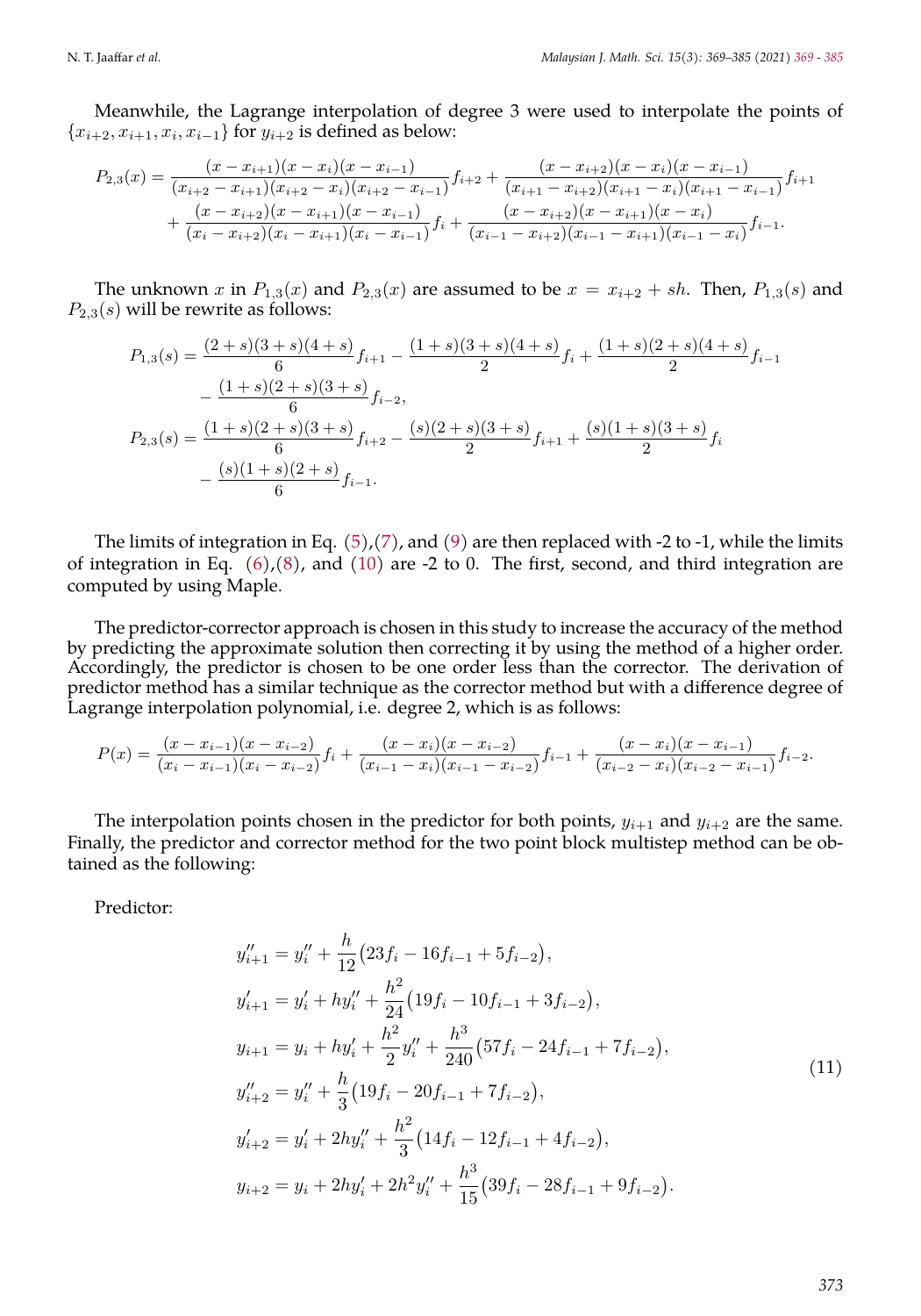Corrector:

<span id="page-5-0"></span>
$$
y''_{i+1} = y''_i + \frac{h}{24} (9f_{i+1} + 19f_i - 5f_{i-1} + f_{i-2}),
$$
  
\n
$$
y'_{i+1} = y'_i + hy''_i + \frac{h^2}{360} (38f_{i+1} + 171f_i - 36f_{i-1} + 7f_{i-2}),
$$
  
\n
$$
y_{i+1} = y_i + hy'_i + \frac{h^2}{2} y''_i + \frac{h^3}{720} (17f_{i+1} + 120f_i - 21f_{i-1} + 4f_{i-2}),
$$
  
\n
$$
y''_{i+2} = y''_i + \frac{h}{3} (f_{i+2} + 4f_{i+1} + f_i),
$$
  
\n
$$
y'_{i+2} = y'_i + 2hy''_i + \frac{h^2}{45} (2f_{i+2} + 54f_{i+1} + 36f_i - 2f_{i-1}),
$$
  
\n
$$
y_{i+2} = y_i + 2hy'_i + 2h^2 y''_i + \frac{h^3}{45} (-f_{i+2} + 30f_{i+1} + 33f_i - 2f_{i-1}).
$$
\n(12)

## **3 Analysis of Method**

Order of Method:

The order of the method can be used to observe how well the method approximates the solutions. The general form for third order linear multistep method (LMM) is:

$$
\sum_{j=0}^{k} \alpha_j y(x_{i+j}) = h \sum_{j=0}^{k} \beta_j y'(x_{i+j}) + h^2 \sum_{j=0}^{k} \gamma_j y''(x_{i+j}) + h^3 \sum_{j=0}^{k} \sigma_j f(x_{i+j}, y_{i+j}, y'_{i+j}, y''_{i+j}).
$$
 (13)

By writing the corrector method [\(12\)](#page-5-0) following the LMM [\(13\)](#page-5-1) above, the matrix form is obtained as below:

<span id="page-5-1"></span>
$$
\begin{bmatrix} 0 & 0 & 0 & 0 & 0 & 0 \\ 0 & 0 & 0 & 0 & 0 & 0 \\ 0 & 0 & 0 & -1 & 1 & 0 \\ 0 & 0 & 0 & 0 & 0 & 0 \\ 0 & 0 & 0 & 0 & 0 & 0 \\ 0 & 0 & 0 & -1 & 0 & 1 \end{bmatrix} \begin{bmatrix} y_{i-3} \\ y_{i-2} \\ y_{i-1} \\ y_i \\ y_i \\ y_{i+2} \end{bmatrix} = h \begin{bmatrix} 0 & 0 & 0 & 0 & 0 & 0 \\ 0 & 0 & 0 & 1 & -1 & 0 \\ 0 & 0 & 0 & 1 & 0 & 0 \\ 0 & 0 & 0 & 0 & 0 & 0 \\ 0 & 0 & 0 & 1 & 0 & -1 \\ 0 & 0 & 0 & 2 & 0 & 0 \end{bmatrix} \begin{bmatrix} y'_{i-3} \\ y'_{i-2} \\ y'_{i-1} \\ y'_i \\ y'_i \\ y'_i \\ y'_i + 1 \\ y'_i + 1 \end{bmatrix}
$$

<span id="page-5-2"></span>
$$
+h^{2}\begin{bmatrix}0 & 0 & 0 & 1 & -1 & 0 \ 0 & 0 & 0 & 1 & 0 & 0 \ 0 & 0 & 0 & \frac{1}{2} & 0 & 0 \ 0 & 0 & 0 & 2 & 0 & 0 \ 0 & 0 & 0 & 2 & 0 & 0 \end{bmatrix}\begin{bmatrix}y''_{i-3} \\ y''_{i-2} \\ y''_{i-1} \\ y''_{i+1} \\ y''_{i+2} \end{bmatrix} +h^{3}\begin{bmatrix}0 & \frac{4}{24} & -\frac{5}{24} & \frac{19}{24} & \frac{9}{24} & 0 \ 0 & \frac{4}{360} & \frac{171}{360} & \frac{38}{360} & 0 \ 0 & \frac{4}{720} & -\frac{21}{720} & \frac{120}{720} & \frac{17}{720} & 0 \ 0 & 0 & 0 & \frac{1}{3} & \frac{4}{3} & \frac{1}{3} \ 0 & 0 & 0 & \frac{1}{3} & \frac{4}{3} & \frac{1}{3} \ 0 & 0 & -\frac{2}{45} & \frac{36}{45} & \frac{54}{45} & \frac{2}{45} \end{bmatrix}\begin{bmatrix}f_{i-3} \\ f_{i-2} \\ f_{i-1} \\ f_{i+1} \\ f_{i+2} \\ f_{i+2} \end{bmatrix}.
$$
\n
$$
(14)
$$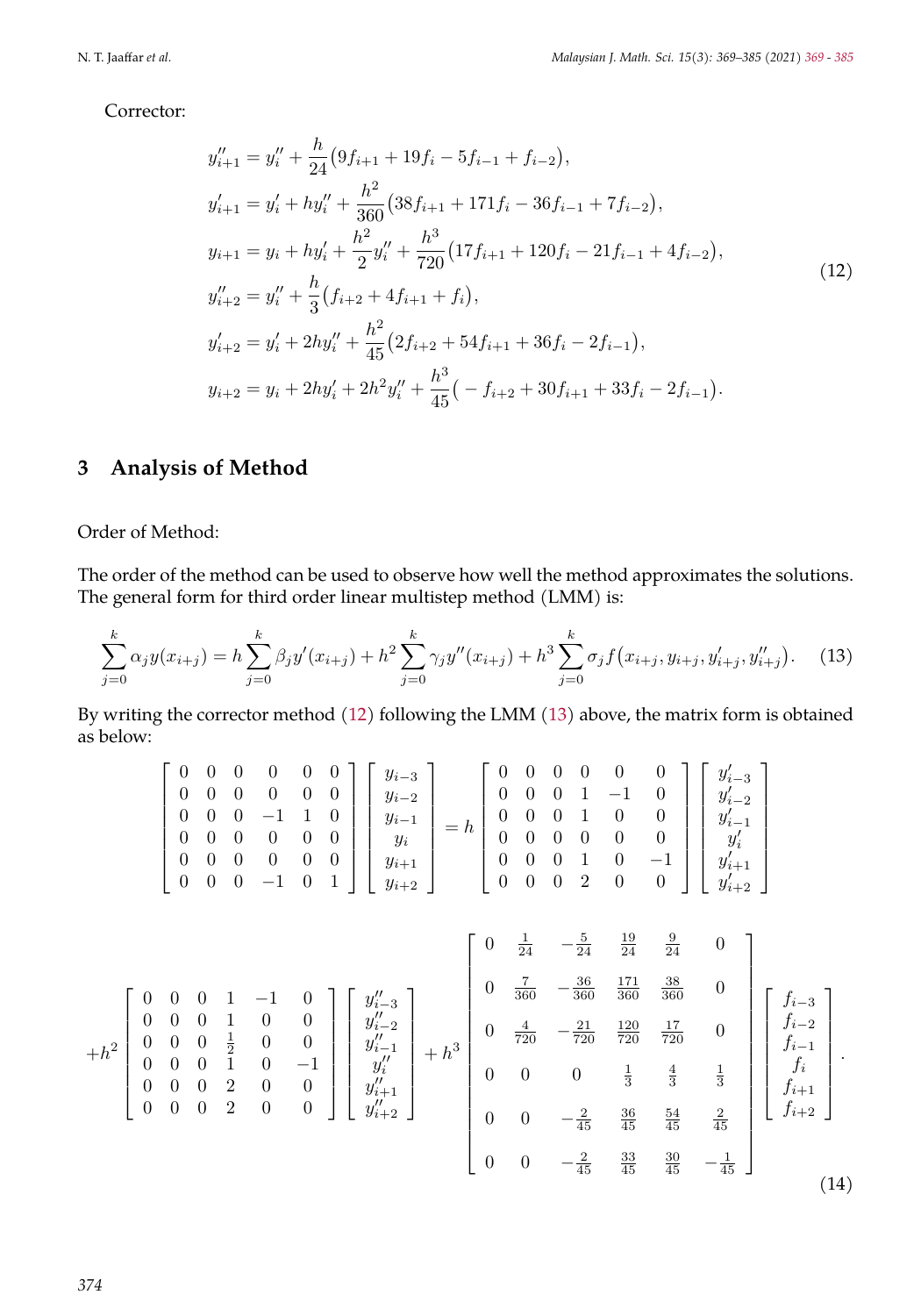The order of the method can be determined by using the formula below:

$$
C_0 = \alpha_0 + \alpha_1 + \alpha_2 + \dots + \alpha_s,
$$
  
\n
$$
C_1 = \alpha_1 + 2\alpha_2 + 3\alpha_3 + \dots + s\alpha_s - (\beta_0 + \beta_1 + \beta_2 + \dots + \beta_s),
$$
  
\n
$$
C_2 = \frac{1}{2!}(\alpha_1 + 2^2\alpha_2 + 3^2\alpha_3 + \dots + s^2\alpha_s) - (\beta_1 + 2\beta_2 + 3\beta_3 + \dots + s\beta_s)
$$
  
\n
$$
-(\gamma_0 + \gamma_1 + \gamma_2 + \dots + \gamma_s),
$$
  
\n
$$
C_3 = \frac{1}{3!}(\alpha_1 + 2^3\alpha_2 + 3^3\alpha_3 + \dots + s^3\alpha_s) - \frac{1}{2!}(\beta_1 + 2\beta_2 + 3\beta_3 + \dots + s\beta_s)
$$
  
\n
$$
-(\gamma_1 + 2\gamma_2 + 3\gamma_3 + \dots + s\gamma_s) - (\sigma_0 + \sigma_1 + \sigma_2 + \sigma_3 + \dots + \sigma_s),
$$
  
\n
$$
\vdots
$$
  
\n
$$
C_r = \frac{1}{r!}(\alpha_1 + 2^r\alpha_2 + 3^r\alpha_3 + \dots + s^r\alpha_s) - \frac{1}{(r-1)!}(\beta_1 + 2^{r-1}\beta_2 + 3^{r-1}\beta_3 + \dots + s^{r-1}\beta_s)
$$
  
\n
$$
- \frac{1}{(r-2)!}(\gamma_1 + 2^{r-2}\gamma_2 + 3^{r-2}\gamma_3 + \dots + s^{r-2}\gamma_s) - \frac{1}{(r-3)!}(\sigma_1 + 2^{r-3}\sigma_2 + 3^{r-3}\sigma_3 + \dots + s^{r-3}\sigma_s),
$$
  
\n
$$
r = 4, 5, 6, \dots
$$

Substituting the matrix form [\(14\)](#page-5-2) into the formula above,

$$
C_0 = C_1 = C_2 = C_3 = C_4 = C_5 = C_6 = [0 \quad 0 \quad 0 \quad 0 \quad 0]^T,
$$

and

$$
C_7 = \left[ \begin{array}{cccc} -\frac{19}{720} & -\frac{17}{1440} & -\frac{11}{3360} & -\frac{1}{90} & \frac{1}{90} & \frac{1}{70} \end{array} \right]^T.
$$

The LMM [\(13\)](#page-5-1) is said to have order p if  $C_{p+3} \neq 0$ . The  $C_7$  is the first non-zero coefficients, thus the proposed method is order 4. Hence, the proposed method in this paper shall be called as two point block multistep method order 4 (2PBM4).

Consistency of Method:

The linear difference operator for LMM [\(13\)](#page-5-1) is expressed as below:

<span id="page-6-0"></span>
$$
L[y(x);h] = \sum_{j=0}^{k} \alpha_j y(x_{i+j}) - h \sum_{j=0}^{k} \beta_j y'(x_{i+j}) - h^2 \sum_{j=0}^{k} \gamma_j y''(x_{i+j}) - h^3 \sum_{j=0}^{k} \sigma_j f(x_{i+j}, y_{i+j}, y'_{i+j}, y''_{i+j}),
$$
  
\n
$$
L[y(x);h] = C_{p+3}h^{p+3}y^{(p+3)}.
$$
\n(15)

**Definition 3.1.** [\[4\]](#page-16-10)*: The local truncation error* (LTE) of the LMM [\(13\)](#page-5-1) is represented as the  $L[y(x); h]$ *expression given by* [\(15\)](#page-6-0)*, where* y(x) *is the theoretical solution to the problem.*

Therefore, the LTE of 2PBM4 is

$$
C_7 h^7 y^{(7)} = h^7 y^{(7)} \left[ -\frac{19}{720} - \frac{17}{1440} - \frac{11}{3360} - \frac{1}{90} \frac{1}{90} \frac{1}{70} \right]^T.
$$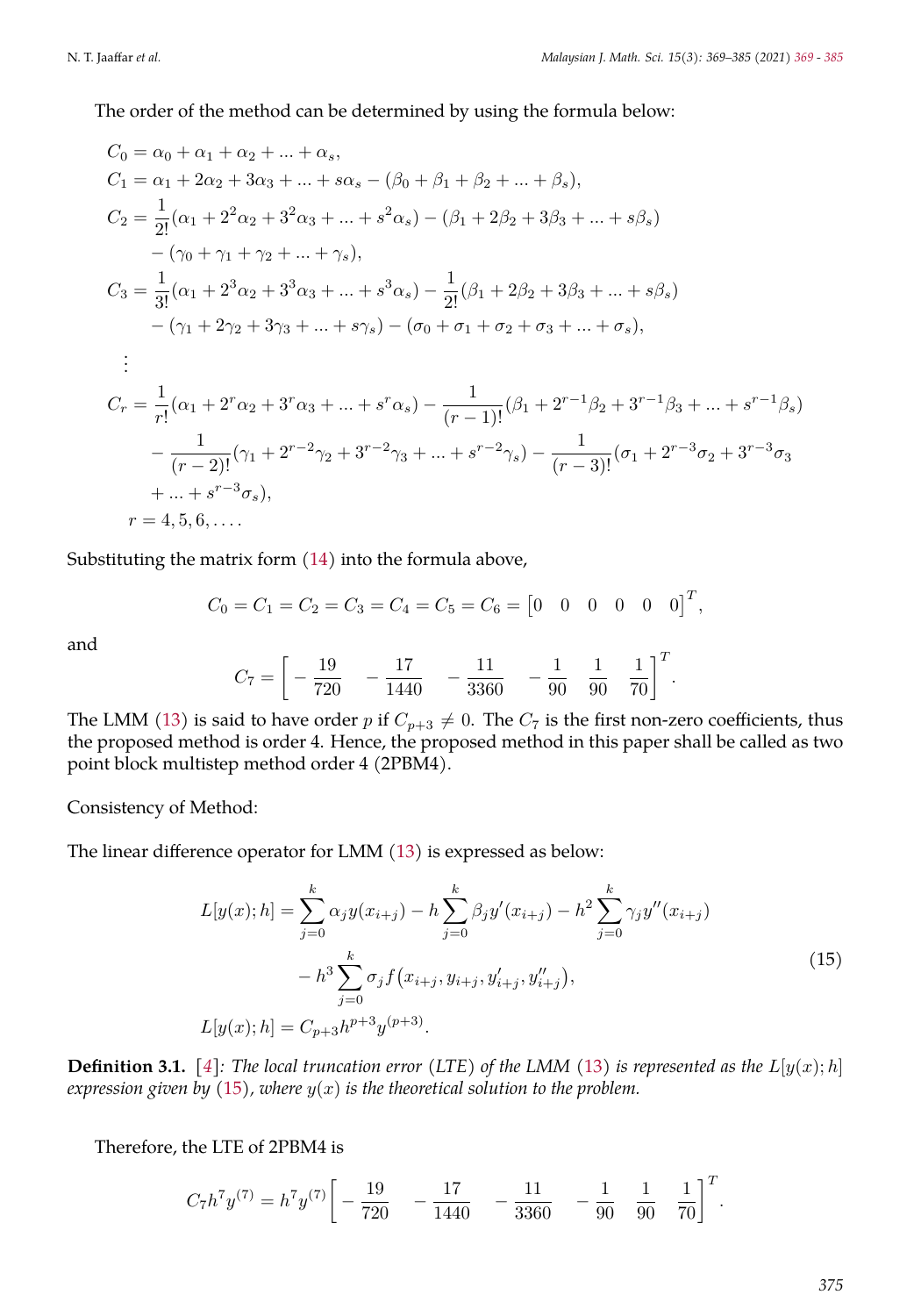$\blacksquare$ 

<span id="page-7-0"></span>.

The LMM  $(13)$  is said to be consistent when the step size, h is approaching zero, then the LTE is also approaching zero. Hence, we can deduce that 2PBM4 is consistent.

#### Zero Stability of Method:

**Definition 3.2.** *[\[4\]](#page-16-10): The LMM* [\(13\)](#page-5-1) *is said to be zero stable if the roots of the first characteristic polynomial* ρ(R) *do not have modulus greater than one and if the multiplicity of the root with modulus one is not greater than three.*

The first characteristic polynomial of 2PBM4 is as follows:

 $\overline{a}$ 

$$
\rho(R) = \det \left[ \sum_{i=0}^{p} A_{(i)} R^{p-i} \right] = \det [A_0 R^1 - A_1] = 0,
$$

 $\overline{a}$ 

where

$$
A_0 = \begin{bmatrix} 1 & 0 & 0 & 0 & 0 & 0 \\ 0 & 1 & 0 & 0 & 0 & 0 \\ 0 & 0 & 1 & 0 & 0 & 0 \\ 0 & 0 & 0 & 1 & 0 & 0 \\ 0 & 0 & 0 & 0 & 1 & 0 \\ 0 & 0 & 0 & 0 & 0 & 1 \end{bmatrix} \quad \text{and} \quad A_1 = \begin{bmatrix} 0 & 0 & 0 & 1 & 0 & 0 \\ 0 & 0 & 0 & 0 & 1 & 0 \\ 0 & 0 & 0 & 0 & 0 & 1 \\ 0 & 0 & 0 & 1 & 0 & 0 \\ 0 & 0 & 0 & 0 & 1 & 0 \\ 0 & 0 & 0 & 0 & 0 & 1 \end{bmatrix}
$$

Thus, we have,

$$
\rho(R) = \det \begin{bmatrix} R & 0 & 0 & -1 & 0 & 0 \\ 0 & R & 0 & 0 & -1 & 0 \\ 0 & 0 & R & 0 & 0 & -1 \\ 0 & 0 & 0 & R-1 & 0 & 0 \\ 0 & 0 & 0 & 0 & R-1 & 0 \\ 0 & 0 & 0 & 0 & 0 & R-1 \end{bmatrix} = 0,
$$

$$
R^3(R-1)^3 = 0,
$$

$$
R = 0, 0, 0, 1, 1, 1.
$$

The roots specify  $|R_j| \leq 1$  and the multiplicity of  $|R_j| = 1$  is not exceeding three, thus the 2PBM4 is said to be zero stable.

Convergence of Method:

Recalled the approximate solution in [\(12\)](#page-5-0) and consider the exact solution of [\(1\)](#page-1-0)-[\(2\)](#page-1-1) as follows:

$$
Y_{i+1}'' = Y_i'' + \frac{h}{24} (9F_{i+1} + 19F_i - 5F_{i-1} + F_{i-2}) + \frac{19}{720} h^5 Y^{(5)}(\zeta_i),
$$
  
\n
$$
Y_{i+1}' = Y_i' + hY_i'' + \frac{h^2}{360} (38F_{i+1} + 171F_i - 36F_{i-1} + 7F_{i-2}) + \frac{17}{1440} h^5 Y^{(5)}(\zeta_i),
$$
  
\n
$$
Y_{i+1} = Y_i + hY_i' + \frac{h^2}{2} Y_i'' + \frac{h^3}{720} (17F_{i+1} + 120F_i - 21F_{i-1} + 4F_{i-2}) + \frac{11}{3360} h^5 Y^{(5)}(\zeta_i),
$$
  
\n
$$
Y_{i+2}'' = Y_i'' + \frac{h}{3} (F_{i+2} + 4F_{i+1} + F_i) + \frac{1}{90} h^5 Y^{(5)}(\zeta_i),
$$
  
\n
$$
Y_{i+2}' = Y_i' + 2hY_i'' + \frac{h^2}{45} (2F_{i+2} + 54F_{i+1} + 36F_i - 2F_{i-1}) + \frac{1}{90} h^5 Y^{(5)}(\zeta_i),
$$
  
\n
$$
Y_{i+2} = Y_i + 2hY_i' + 2h^2 Y_i'' + \frac{h^3}{45} (-F_{i+2} + 30F_{i+1} + 33F_i - 2F_{i-1}) + \frac{1}{70} h^5 Y^{(5)}(\zeta_i).
$$
  
\n(16)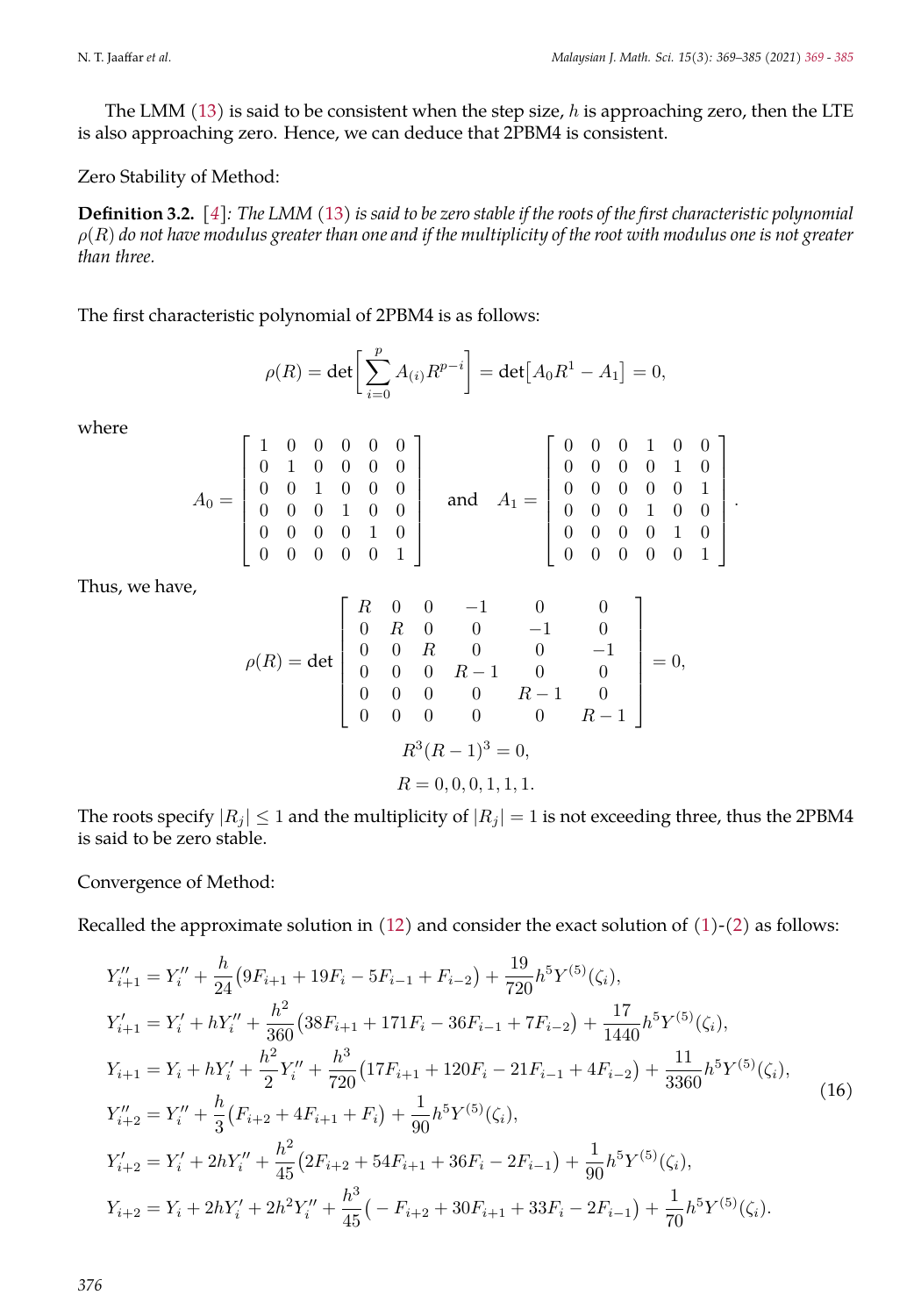where  $F = f(x, Y(x), Y'(x), Y(x - \tau), Y'(x - \tau))$ . Under the condition of the initial function,  $y_i = \phi(x_i)$ , then the error is

$$
E_i = Y(x_i) - y_i = 0
$$
, for  $i = -m, -m + 1, ..., 0$ .

Subtracting the approximate solution [\(12\)](#page-5-0) from the exact solution [\(16\)](#page-7-0) with the consideration of the error above then the Lipchitz condition is as below

$$
||f(x,Y(x),Y'(x))-f(x,y(x),y'(x))|| \leq L(||Y-y||+||Y'-y'||).
$$

After rearranging the equation, we finally obtained

$$
k_{i+1} - k_i \le h \sum_{j=0}^3 \left( |d_{i-2+j}| + |w_{i-2+j}| \right) + \frac{19}{720} h^5 Y^{(5)}(\zeta_i),
$$
  
\n
$$
w_{i+1} - w_i \le h \left[ k_i + h \sum_{j=0}^3 \left( |d_{i-2+j}| + |w_{i-2+j}| \right) \right] + \frac{17}{1440} h^5 Y^{(5)}(\zeta_i),
$$
  
\n
$$
d_{i+1} - d_i \le h \left[ w_i + \frac{h}{2} k_i + h^2 L \sum_{j=0}^3 \left( |d_{i-2+j}| + |w_{i-2+j}| \right) \right] + \frac{11}{3360} h^5 Y^{(5)}(\zeta_i),
$$
  
\n
$$
k_{i+2} - k_i \le h \sum_{j=0}^2 \left( |d_{i+j}| + |w_{i+j}| \right) + \frac{1}{90} h^5 Y^{(5)}(\zeta_i),
$$
  
\n
$$
w_{i+2} - w_i \le h \left[ 2k_i + h \sum_{j=0}^3 \left( |d_{i-1+j}| + |w_{i-1+j}| \right) \right] + \frac{1}{90} h^5 Y^{(5)}(\zeta_i),
$$
  
\n
$$
d_{i+2} - d_i \le h \left[ 2w_i + 2hk_i + h^2 L \sum_{j=0}^3 \left( |d_{i-1+j}| + |w_{i-1+j}| \right) \right] + \frac{1}{70} h^5 Y^{(5)}(\zeta_i),
$$

where  $d_i = Y_i - y_i$ ,  $w_i = Y'_i - y'_i$ ,  $k_i = Y''_i - y''_i$  and  $L \ge 0$ . The proposed method is said to be convergent when

$$
\lim_{h \to 0} y_i = Y(x_i).
$$

Thus, when  $h$  approaching zero, we obtained

$$
k_{i+1} - k_i \le 0 \Rightarrow y''_{i+1} - y''_i \le Y''_{i+1} - Y''_i,
$$
  
\n
$$
w_{i+1} - w_i \le 0 \Rightarrow y'_{i+1} - y'_i \le Y'_{i+1} - Y'_i,
$$
  
\n
$$
d_{i+1} - d_i \le 0 \Rightarrow y_{i+1} - y_i \le Y_{i+1} - Y_i,
$$
  
\n
$$
k_{i+2} - k_i \le 0 \Rightarrow y''_{i+2} - y''_i \le Y''_{i+2} - Y''_i,
$$
  
\n
$$
w_{i+2} - w_i \le 0 \Rightarrow y'_{i+2} - y'_i \le Y'_{i+2} - Y'_i,
$$
  
\n
$$
d_{i+2} - d_i \le 0 \Rightarrow y_{i+2} - y_i \le Y'_{i+2} - Y_i.
$$

Hence, the approximate solution converges to the exact solution when  $h$  tends to zero.

### **4 Implementation of Method**

#### **4.1 Delay Differential Equations**

Two types of delay are solved by 2PBM4 in this paper which are constant delay type  $(1)-(2)$  $(1)-(2)$  $(1)-(2)$ and pantograph delay type [\(3\)](#page-1-2).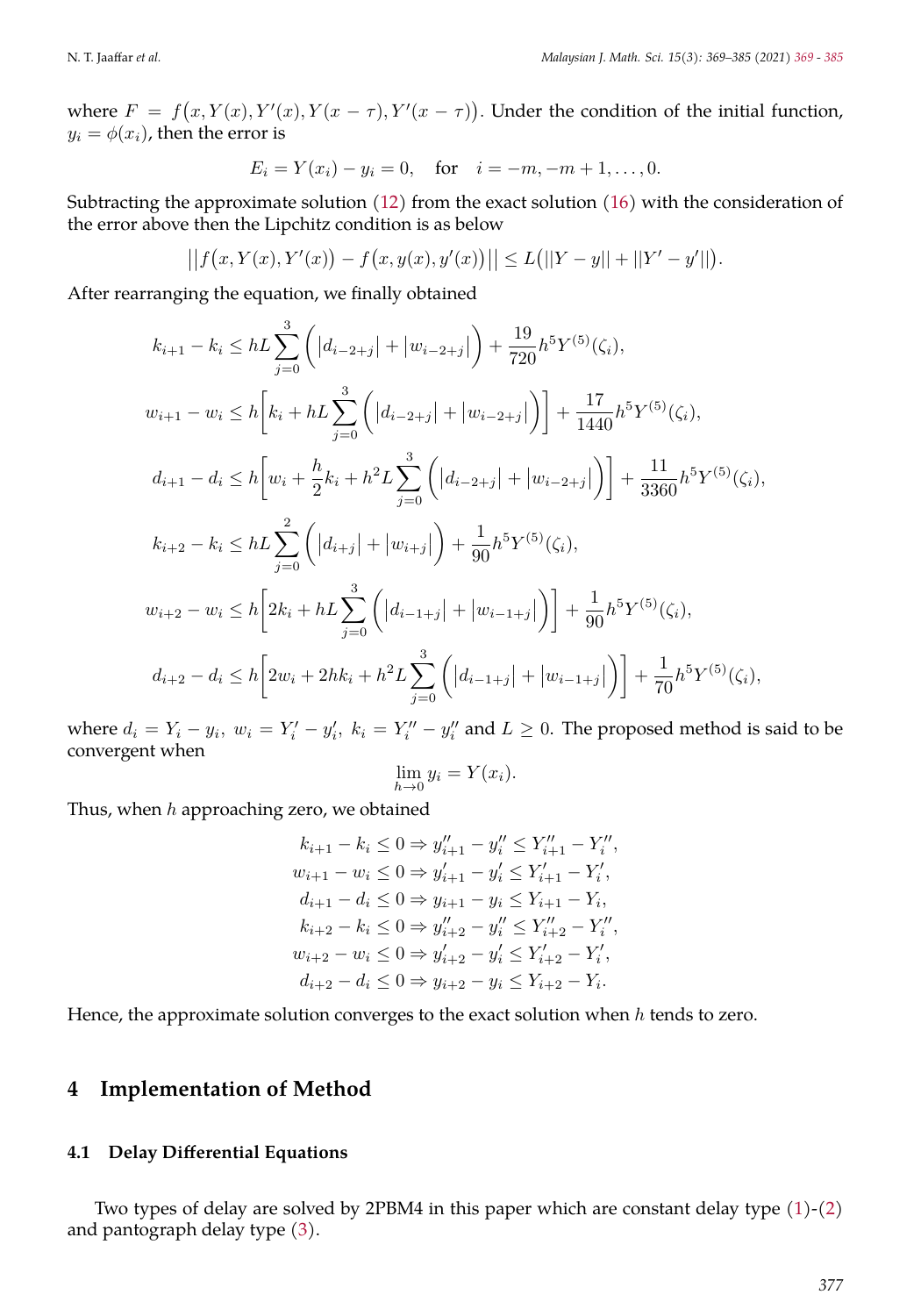#### Constant Delay:

The delay term solutions,  $y(x - \tau)$ ,  $y'(x - \tau)$ , and  $y''(x - \tau)$  will be approximated by using the initial function [\(2\)](#page-1-1) and backward difference method if the delay argument,  $(x - \tau)$  satisfies  $(x-\tau) \in [a-\tau, a]$ . The delay term solutions will take the values of the stored approximate solutions if the delay argument satisfies  $(x - \tau) \in [a, b]$ . This is possible considering that  $\tau = mh$  where m is a positive integer and taking the delay as a step.

#### Pantograph Delay:

Pantograph delay is different than the constant delay since the delay term solutions do not require the initial function because the delay argument,  $(qx)$  always satisfies  $(qx) \in [a, b]$ . Hence, the delay term solutions have to be approximated by using the Lagrange interpolation polynomial. The order of the Lagrange polynomial is chosen to be one order higher than the proposed method, which is order 5 to assure the accuracy of the numerical results.

#### **4.2 Boundary Value Problem**

Boundary value problem (BVP) is changed to the initial value problem (IVP) by transforming the boundary conditions to the initial conditions, however, there is not enough information given on the initial conditions. Therefore, the shooting technique is applied to guess the additional initial condition.

Type I and Type II boundary conditions:

Consider that the ODEs  $(4)$  are interpreted in such a way that the dependent variable y relies on both  $x$  and variable  $t$  as the following IVP:

<span id="page-9-0"></span>
$$
y'''(x,t) = f(x, y(x,t), y'(x,t), y''(x,t))
$$
\n(17)

with initial conditions:

$$
y(a,t) = \alpha, y'(a,t) = \gamma, \text{ and } y''(a,t) = t_1.
$$

Partial differentiate on both sides of ODEs  $(17)$  with respect to t,

$$
\frac{\partial y'''}{\partial t}(x,t) = \frac{\partial f}{\partial x}\frac{\partial x}{\partial t} + \frac{\partial f}{\partial y}\frac{\partial y}{\partial t} + \frac{\partial f}{\partial y'}\frac{\partial y'}{\partial t} + \frac{\partial f}{\partial y''}\frac{\partial y''}{\partial t}.
$$

Supposed that  $z(x,t) = \frac{\partial y}{\partial t}(x,t)$ , then the second IVP is obtained as follows:

$$
z'''(x,t) = \frac{\partial f}{\partial y}(x,y,y',y'')z(x,t) + \frac{\partial f}{\partial y'}(x,y,y',y'')z'(x,t) + \frac{\partial f}{\partial y''}(x,y,y',y'')z''(x,t)
$$
(18)

with initial conditions:

 $z(a,t) = 0, z'(a,t) = 0, \text{ and } z'(a,t) = 1.$ 

The parameters  $t = t_k$  is chosen such that

<span id="page-9-1"></span>
$$
\lim_{k \to \infty} y(b, t_k) - \beta = 0.
$$

The first initial guessing,  $t_1$  is

$$
t_1 = \frac{\beta - \alpha}{b - a}.
$$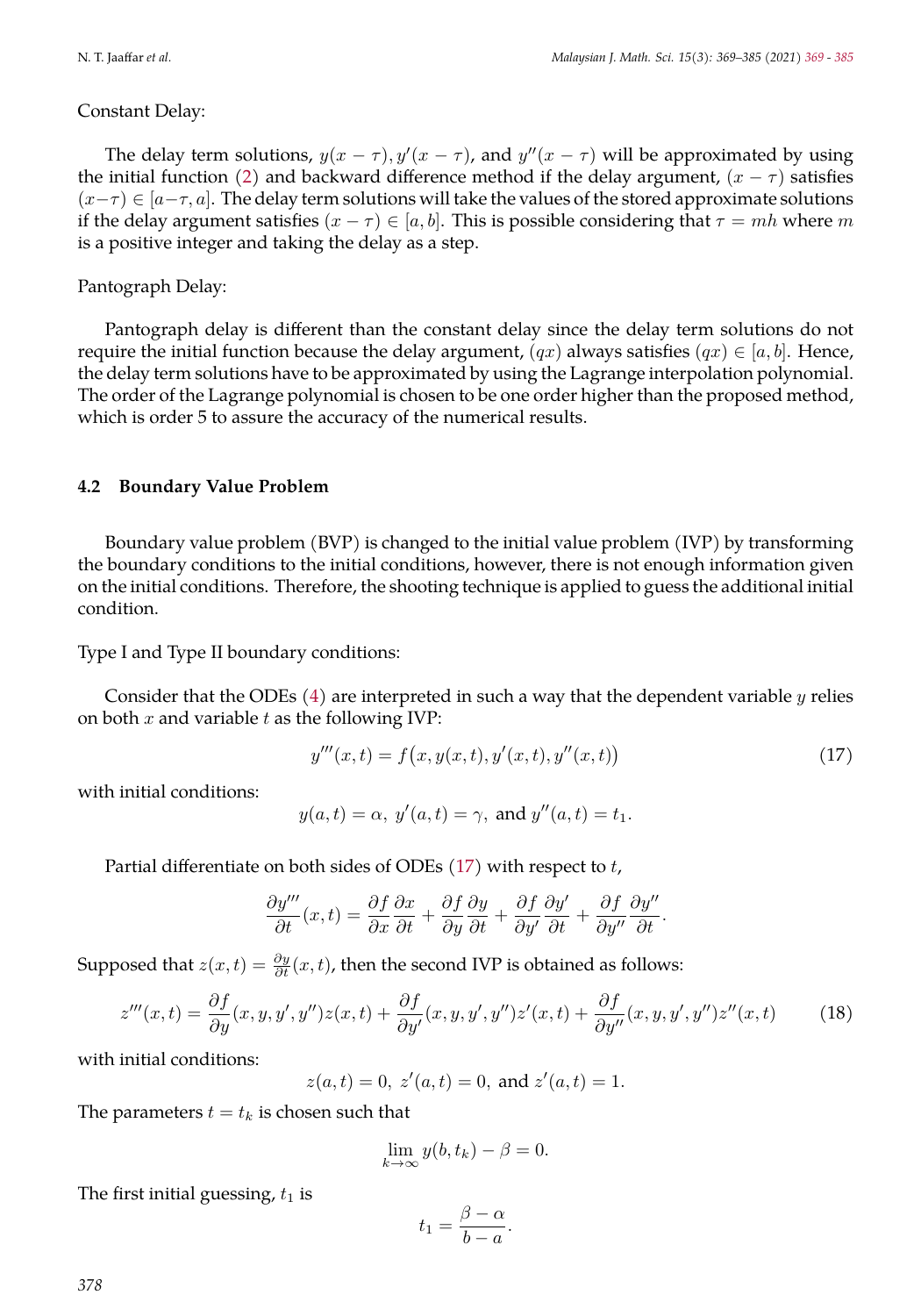Then, to generate the next guessing  $t_k$  for  $k = 2, 3, 4, \ldots$ , the Newton's-like method is used as follows:

Type I:

$$
t_k = w_{k-1} - \frac{y(b, w_{k-1}) - \beta}{z(b, w_{k-1})}
$$

where

$$
w_{k-1} = t_{k-1} - \frac{y(b, t_{k-1}) - \beta}{z(b, t_{k-1})}
$$

Type II:

$$
t_k = w_{k-1} - \frac{y'(b, w_{k-1}) - \beta}{z'(b, w_{k-1})}
$$

where

$$
w_{k-1} = t_{k-1} - \frac{y'(b, t_{k-1}) - \beta}{z'(b, t_{k-1})}.
$$

Due to the requirement of  $y(b, w_{k-1}), z(b, w_{k-1})$  and their derivatives in the above formulas, both IVPs [\(17\)](#page-9-0) and [\(18\)](#page-9-1) have to be solved simultaneously to compute these solutions. The process will stop until  $|y(b, t_{k-1}) - \beta| \leq \text{TOL}$  for Type I and  $|y'(b, t_{k-1}) - \beta| \leq \text{TOL}$  for Type II where TOL is chosen to be smaller value.

Type III boundary conditions:

The procedure of shooting technique for Type III is quite similar as Type I and Type II, however, the difference is only in the initial conditions. The first IVP is

<span id="page-10-0"></span>
$$
y'''(x,t) = f(x, y(x,t), y'(x,t), y''(x,t)),
$$
\n(19)

.

with initial conditions:

<span id="page-10-1"></span>
$$
y(a,t) = \alpha, y'(a,t) = t_1
$$
, and  $y''(a,t) = \gamma$ .

Meanwhile, the second IVP is

$$
z'''(x,t) = \frac{\partial f}{\partial y}(x,y,y',y'')z(x,t) + \frac{\partial f}{\partial y'}(x,y,y',y'')z'(x,t) + \frac{\partial f}{\partial y''}(x,y,y',y'')z''(x,t),\tag{20}
$$

with initial conditions:

$$
z(a,t) = 0
$$
,  $z'(a,t) = 1$ , and  $z''(a,t) = 0$ .

By solving both IVPs [\(19\)](#page-10-0) and [\(20\)](#page-10-1) simultaneously will generate the solutions to be used in the Newton's-like method as below:

$$
t_k = w_{k-1} - \frac{y(b, w_{k-1}) - \beta}{z(b, w_{k-1})},
$$

where

$$
w_{k-1} = t_{k-1} - \frac{y(b, t_{k-1}) - \beta}{z(b, t_{k-1})}.
$$

The stopping criteria is  $|y(b, t_{k-1}) - \beta| \leq \text{TOL}.$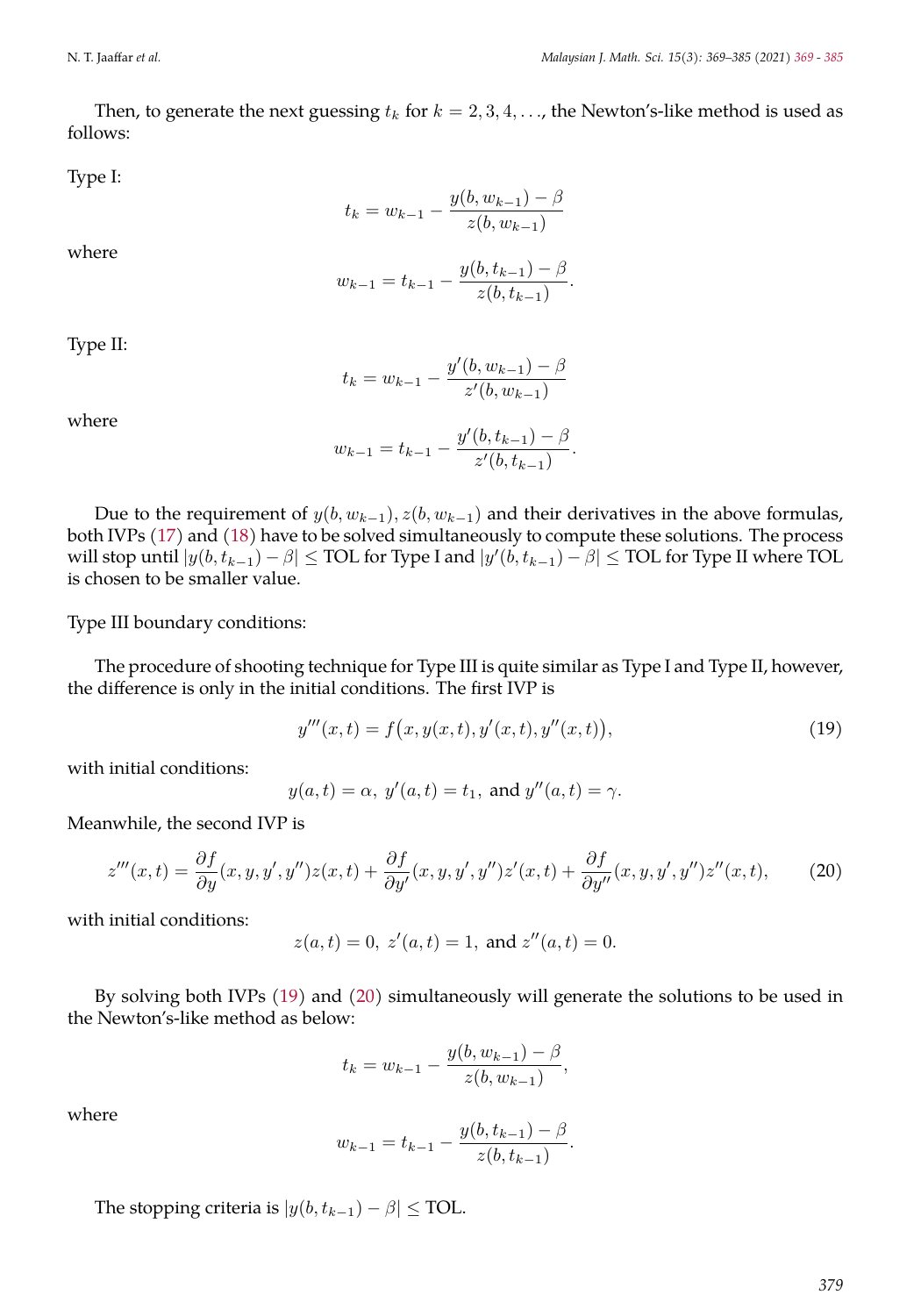## **5 Numerical Results**

There are three numerical problems to be tested using the proposed method, 2PBM4, and compared with the previous multistep block method, Hoo4 in [\[7\]](#page-16-1). Each problem constitutes of Type I, Type II, and Type III boundary conditions.

Problem 1: Constant delay [Source: [\[1\]](#page-15-0)]

$$
y''' = -y(x) - y(x - 0.3) + e^{-x + 0.3}, \quad x \in [0, 1],
$$
  

$$
y(x) = e^{-x}, \quad x \in [-1, 0].
$$

Boundary conditions:

Type I:  $y(0) = 1$ ,  $y'(0) = -1$ ,  $y(1) = e^{-1}$ . Type II:  $y(0) = 1$ ,  $y'(0) = -1$ ,  $y'(1) = -e^{-1}$ . Type III:  $y(0) = 1$ ,  $y''(0) = 1$ ,  $y(1) = e^{-1}$ . Exact solution:  $y(x) = e^{-x}$ ,  $x \in [0, 1]$ .

Problem 2: Constant delay [Source: [\[2\]](#page-15-1)]

$$
y''' = -2y'(x) - y(x - \frac{\pi}{2}), \quad x \in [0, \frac{\pi}{2}],
$$
  

$$
y(x) = \sin(x), \quad x \in [-\frac{\pi}{2}, 0].
$$

Boundary conditions:

Type I:  $y(0) = 0$ ,  $y'(0) = 1$ ,  $y(\frac{\pi}{2}) = 1$ . Type II:  $y(0) = 0$ ,  $y'(0) = 1$ ,  $y'(\frac{\pi}{2}) = 0$ . Type III:  $y(0) = 0$ ,  $y''(0) = 0$ ,  $y(\frac{\pi}{2}) = 1$ . Exact solution:  $y(x) = \sin(x), \quad x \in [0, \frac{\pi}{2}].$ 

Problem 3: Pantograph delay [Source: [\[11\]](#page-16-5)]

$$
y''' = -1 + 2y^2\left(\frac{x}{2}\right), \quad x \in [0, 1].
$$

Boundary conditions:

Type I:  $y(0) = 0$ ,  $y'(0) = 1$ ,  $y(1) = \sin(1)$ . Type II:  $y(0) = 0$ ,  $y'(0) = 1$ ,  $y'(1) = \cos(1)$ . Type III:  $y(0) = 0$ ,  $y''(0) = 0$ ,  $y(1) = \sin(1)$ . Exact solution:  $y(x) = \sin(x), \quad x \in [0, 1].$ 

The following notations are used for Table [1](#page-12-0)[–12:](#page-14-0)

| h          |                           | Step size.                                                              |
|------------|---------------------------|-------------------------------------------------------------------------|
| MAXE       | $\mathbb{R}^{\mathbb{Z}}$ | Maximum absolute error.                                                 |
| AVE        | $\mathcal{L}$             | Average errors.                                                         |
| ITN        | $\mathbb{R}^{\mathbb{Z}}$ | Total number of guessing.                                               |
| FCN        | $\mathcal{L}$             | Total function calls in the last guessing iteration.                    |
| TS         | $\mathbb{Z}^{\mathbb{Z}}$ | Total steps.                                                            |
| $t_k$      |                           | : The guessing value in last guessing iteration.                        |
| 2PBM4      | $\mathcal{I}$             | Two-Point Block Diagonally Implicit Method of order four in this study. |
| Hoo4       | $\mathcal{L}$             | Two-Point Block Fully Implicit Method of order four in [7].             |
| Time $(s)$ |                           | : Execution time (CPU time) in seconds.                                 |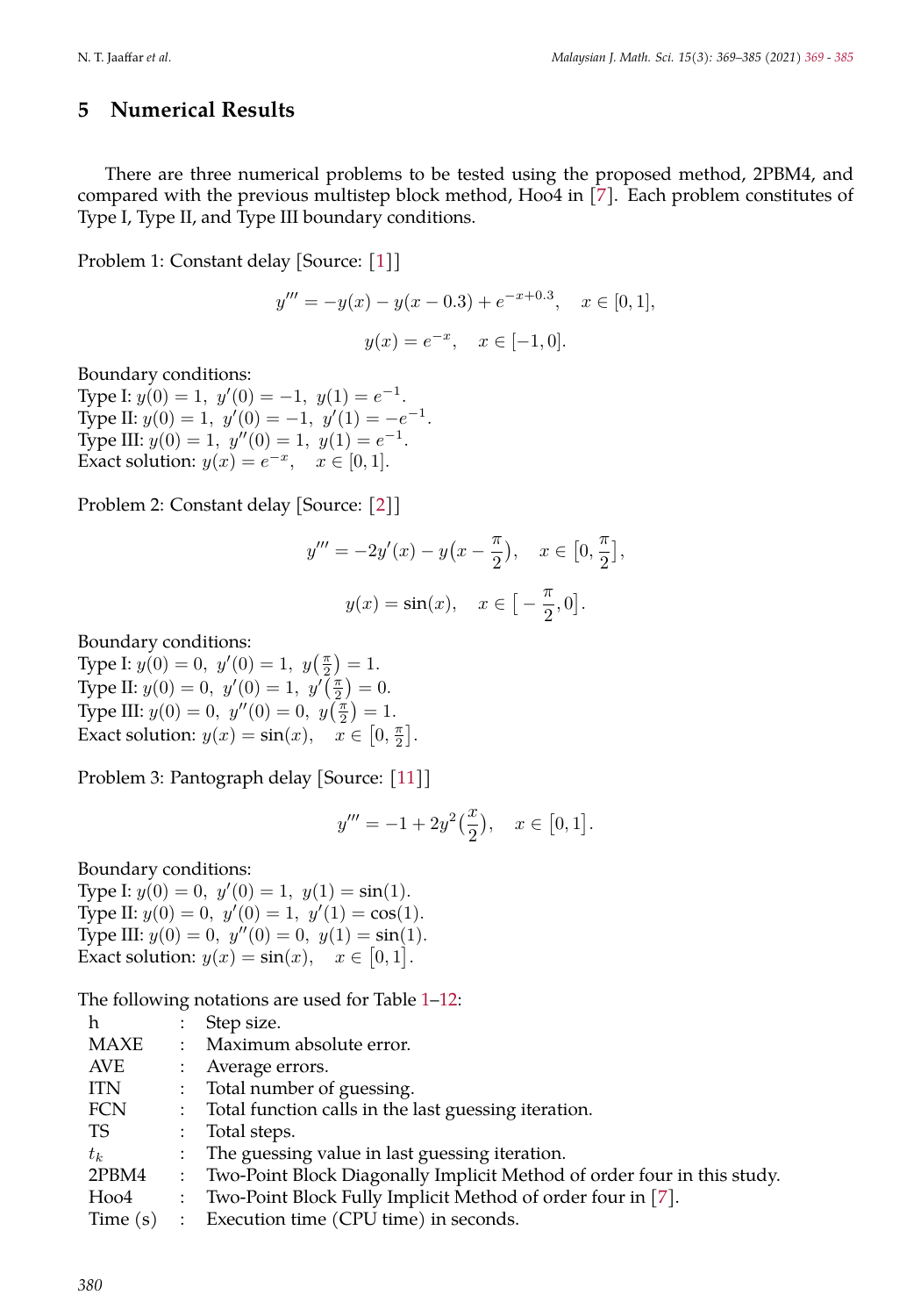<span id="page-12-0"></span>

|     |                | <b>Type I</b>  |                | <b>Type II</b> | <b>Type III</b> |                |  |
|-----|----------------|----------------|----------------|----------------|-----------------|----------------|--|
| X   | $h = 0.1$      | $h = 0.01$     | $h = 0.1$      | $h = 0.01$     | $h = 0.1$       | $h = 0.01$     |  |
| 0.0 | $0.0000E + 00$ | $0.0000E + 00$ | $0.0000E + 00$ | $0.0000E + 00$ | $0.0000E + 00$  | $0.0000E + 00$ |  |
| 0.1 | 1.0849E-07     | 1.3811E-10     | 6.6184E-07     | 1.4719E-10     | 6.8395E-06      | 7.6944E-09     |  |
| 0.2 | 3.7626E-07     | 2.5525E-10     | 2.1047E-06     | 2.9155E-10     | 1.2894E-05      | 1.3745E-08     |  |
| 0.3 | 8.2335E-06     | 3.4050E-10     | 1.1206E-05     | 4.2216E-10     | 2.5033E-05      | 1.8130E-08     |  |
| 0.4 | 1.1868E-06     | 3.9351E-10     | 5.3773E-06     | 5.3859E-10     | 2.0654E-05      | 2.0833E-08     |  |
| 0.5 | 1.5167E-06     | 4.1380E-10     | 6.8943E-06     | 6.4024E-10     | 2.2017E-05      | 2.1831E-08     |  |
| 0.6 | 1.6428E-06     | 4.0073E-10     | 8.1709E-06     | 7.2629E-10     | 2.1513E-05      | 2.1091E-08     |  |
| 0.7 | 1.5580E-06     | 3.5357E-10     | 9.1919E-06     | 7.9564E-10     | 1.9098E-05      | 1.8576E-08     |  |
| 0.8 | 1.2583E-06     | 2.7154E-10     | 9.9425E-06     | 8.4704E-10     | 1.4733E-05      | 1.4247E-08     |  |
| 0.9 | 7.3927E-07     | 1.5390E-10     | 1.0405E-05     | 8.7904E-10     | 8.3778E-06      | 8.0660E-09     |  |
| 1.0 | 1.6653E-16     | 1.1102E-16     | 1.0564E-05     | 8.9007E-10     | 5.5511E-17      | 3.8858E-16     |  |

Table 1: The absolute errors of 2PBM4 for Problem 1.

Table 2: The absolute errors of 2PBM4 for Probelm 2.

| X    |                | Type I         | <b>Type II</b> |                | <b>Type III</b> |                |  |
|------|----------------|----------------|----------------|----------------|-----------------|----------------|--|
|      | $h = \pi/20$   | $h=\pi/200$    | $h = \pi/20$   | $h=\pi/200$    | $h = \pi/20$    | $h=\pi/200$    |  |
| 0.00 | $0.0000E + 00$ | $0.0000E + 00$ | $0.0000E + 00$ | $0.0000E + 00$ | $0.0000E + 00$  | $0.0000E + 00$ |  |
| 0.16 | 5.9140E-06     | 1.3885E-09     | 7.8374E-06     | 6.4587E-09     | 1.2711E-04      | 1.3552E-07     |  |
| 0.31 | 1.7727E-05     | 2.6301E-09     | 2.5326E-05     | 2.8373E-08     | 2.3996E-04      | 2.4861E-07     |  |
| 0.47 | 2.7879E-05     | 3.5617E-09     | 4.4627E-05     | 6.4768E-08     | 3.2605E-04      | 3.3361E-07     |  |
| 0.63 | 3.4508E-05     | 4.1394E-09     | 6.3429E-05     | 1.1385E-07     | 3.7979E-04      | 3.8634E-07     |  |
| 0.79 | 3.7429E-05     | 4.3366E-09     | 8.0949E-05     | 1.7321E-07     | 3.9868E-04      | 4.0421E-07     |  |
| 0.94 | 3.6461E-05     | 4.1458E-09     | 9.6287E-05     | 2.3993E-07     | 3.8174E-04      | 3.8635E-07     |  |
| 1.10 | 3.1853E-05     | 3.5785E-09     | 1.0889E-04     | 3.1073E-07     | 3.3002E-04      | 3.3363E-07     |  |
| 1.26 | 2.3826E-05     | 2.6647E-09     | 1.1814E-04     | 3.8211E-07     | 2.4605E-04      | 2.4865E-07     |  |
| 1.41 | 1.3022E-05     | 1.4513E-09     | 1.2382E-04     | 4.5059E-07     | 1.3420E-04      | 1.3559E-07     |  |
| 1.57 | 2.2204E-16     | 2.2204E-16     | 1.2569E-04     | 5.1277E-07     | $0.0000E + 00$  | 2.2204E-16     |  |

Table 3: The absolute errors of 2PBM4 for Probelm 3.

<span id="page-12-1"></span>

| X   |                | <b>Type I</b>  | <b>Type II</b> |                | <b>Type III</b> |                |
|-----|----------------|----------------|----------------|----------------|-----------------|----------------|
|     | $h = 0.1$      | $h = 0.01$     | $h = 0.1$      | $h = 0.01$     | $h = 0.1$       | $h = 0.01$     |
| 0.0 | $0.0000E + 00$ | $0.0000E + 00$ | $0.0000E + 00$ | $0.0000E + 00$ | $0.0000E + 00$  | $0.0000E + 00$ |
| 0.1 | 4.1133E-07     | 2.4250E-10     | 3.5232E-07     | 4.9470E-11     | 3.2995E-06      | 1.0692E-08     |
| 0.2 | 7.6795E-07     | 9.8406E-10     | 5.3191E-07     | 1.8383E-10     | 5.5551E-06      | 2.0546E-08     |
| 0.3 | 1.1412E-06     | 2.2202E-09     | 6.1007E-07     | 4.0758E-10     | 6.8388E-06      | 2.9570E-08     |
| 0.4 | 1.6350E-06     | 3.9513E-09     | 6.9073E-07     | 7.2073E-10     | 7.2563E-06      | 3.7769E-08     |
| 0.5 | 2.2234E-06     | 6.1778E-09     | 7.4780E-07     | 1.1233E-09     | 6.7849E-06      | 4.5157E-08     |
| 0.6 | 2.9058E-06     | 8.9010E-09     | 7.8030E-07     | 1.6155E-09     | 5.4283E-06      | 5.1754E-08     |
| 0.7 | 3.6799E-06     | 1.2123E-08     | 7.8558E-07     | 2.1976E-09     | 3.1903E-06      | 5.7591E-08     |
| 0.8 | 4.5495E-06     | 1.5847E-08     | 7.6647E-07     | 2.8702E-09     | 8.2143E-08      | 6.2707E-08     |
| 0.9 | 5.5138E-06     | 2.0079E-08     | 7.2111E-07     | 3.6343E-09     | 3.8887E-06      | 6.7155E-08     |
| 1.0 | 6.5776E-06     | 2.4826E-08     | 6.5240E-07     | 4.4911E-09     | 8.7085E-06      | 7.1002E-08     |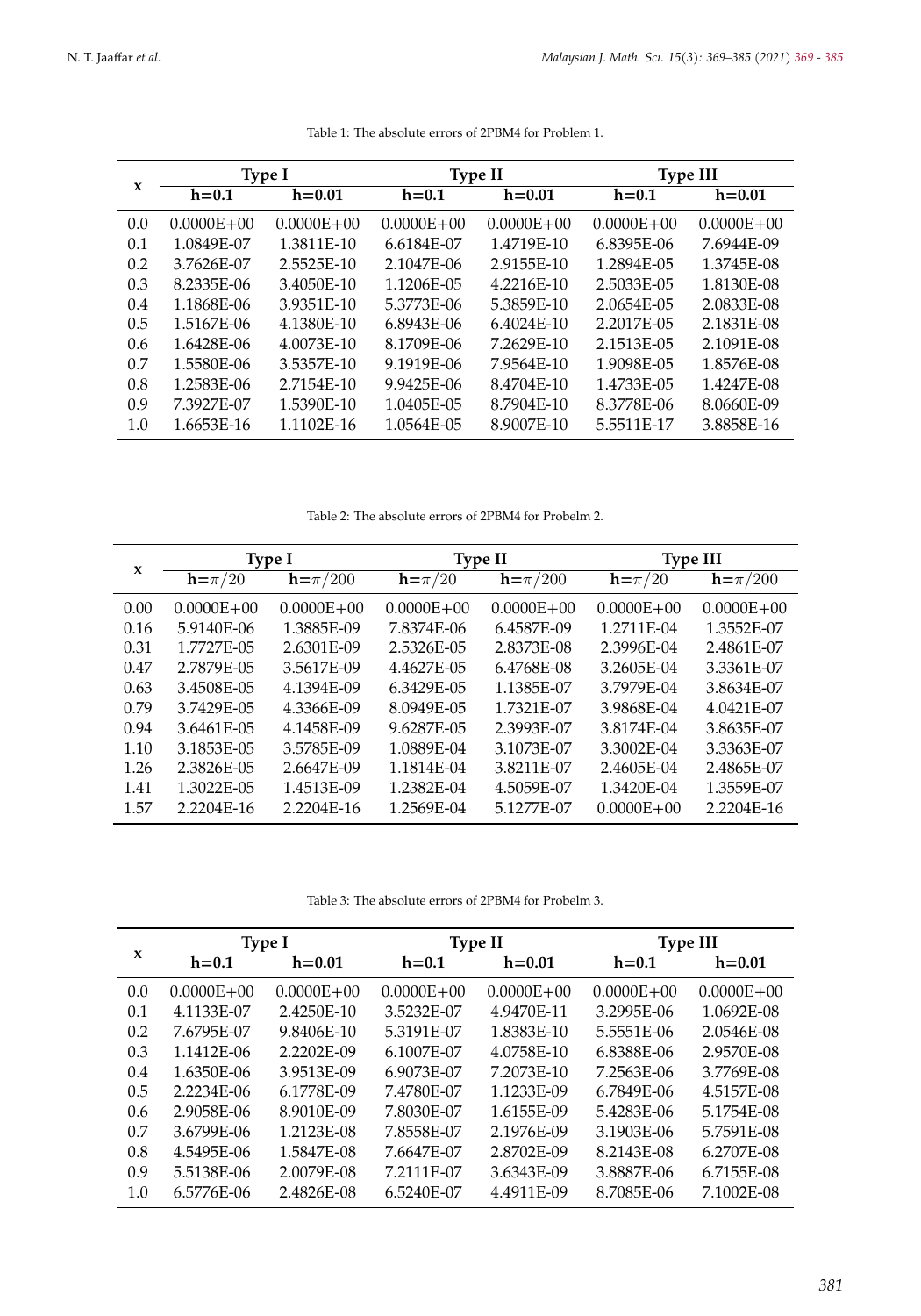<span id="page-13-0"></span>

| h     | <b>METHOD</b> | <b>MAXE</b> | <b>AVE</b> | FCN  | TS  | <b>ITN</b> | $t_k$    | Time(s)  |
|-------|---------------|-------------|------------|------|-----|------------|----------|----------|
| 0.1   | 2PBM4         | 8.2335E-06  | 1.6620E-06 | 29   | 6   |            | 1.000025 | 0.001000 |
|       | Hoo4          | 8.9473E-06  | 4.2936E-06 | 29   | 6   |            | 1.000128 | 0.002000 |
| 0.01  | 2PBM4         | 4.1400E-10  | 2.7440E-10 | 201  | 51  |            | 1.000000 | 0.001333 |
|       | Hoo4          | 9.6969E-10  | 5.4010E-10 | 299  | 51  |            | 1.000000 | 0.001667 |
| 0.001 | 2PBM4         | 4.2633E-14  | 2.8460E-14 | 2001 | 501 |            | 1.000000 | 0.003000 |
|       | $H$ oo $4$    | 9.9143E-14  | 5.6597E-14 | 2999 | 501 |            | 1.000000 | 0.003333 |

Table 4: The comparison results for Problem 1 (Type I).

Table 5: The comparison results for Problem 1 (Type II).

| h     | <b>METHOD</b> | <b>MAXE</b> | <b>AVE</b> | <b>FCN</b> | TS  | <b>ITN</b> | $t_k$    | Time(s)  |
|-------|---------------|-------------|------------|------------|-----|------------|----------|----------|
| 0.1   | 2PBM4         | 1.1206E-05  | 7.4519E-06 | 21         | 6   |            | 1.000156 | 0.001333 |
|       | Hoo4          | 1.3537E-05  | 8.2356E-06 | 29         | 6   |            | 1.000149 | 0.001667 |
|       | 2PBM4         | 8.9007E-10  | 5.7862E-10 | 201        | 51  |            | 1.000000 | 0.001000 |
| 0.01  | Hoo4          | 1.2788E-09  | 8.6441E-10 | 299        | 51  |            | 1.000000 | 0.001333 |
| 0.001 | 2PBM4         | 9.0816E-14  | 5.8772E-14 | 2001       | 501 | 1          | 1.000000 | 0.004000 |
|       | $H$ oo $4$    | 1.3012E-13  | 8.8506E-14 | 2999       | 501 |            | 1.000000 | 0.004333 |

Table 6: The comparison results for Problem 1 (Type III).

| h     | <b>METHOD</b> | <b>MAXE</b> | <b>AVE</b> | <b>FCN</b> | TS  | <b>ITN</b> | $t_k$       | Time(s)  |
|-------|---------------|-------------|------------|------------|-----|------------|-------------|----------|
|       | 2PBM4         | 2.5033E-05  | 1.5116E-05 | 21         | 6   |            | $-0.999930$ | 0.001000 |
| 0.1   | Hoo4          | 2.5850E-05  | 1.5498E-05 | 29         | 6   |            | $-0.999933$ | 0.001333 |
| 0.01  | 2PBM4         | 2.1836E-08  | 1.4566E-08 | 201        | 51  |            | $-0.999999$ | 0.001333 |
|       | $H$ 004       | 2.2376E-08  | 1.4847E-08 | 299        | 51  |            | $-0.999999$ | 0.002000 |
| 0.001 | 2PBM4         | 2.2037E-11  | 1.4703E-11 | 2001       | 501 |            | $-1.000000$ | 0.002667 |
|       | $H$ oo4       | 2.2092E-11  | 1.4732E-11 | 2999       | 501 |            | $-1.000000$ | 0.004667 |

Table 7: The comparison results for Problem 2 (Type I).

| h                  | <b>METHOD</b> | <b>MAXE</b> | <b>AVE</b> | <b>FCN</b> | TS  | <b>ITN</b> | $t_k$       | Time(s)  |
|--------------------|---------------|-------------|------------|------------|-----|------------|-------------|----------|
|                    | 2PBM4         | 3.7429E-05  | 2.2862E-05 | 21         | 6   |            | $-0.000579$ | 0.001333 |
| $\frac{\pi}{20}$   | Hoo4          | 6.6127E-05  | 2.2511E-05 | 29         | 6   |            | $-0.000421$ | 0.001667 |
|                    | 2PBM4         | 4.3366E-09  | 2.8111E-09 | 201        | 51  |            | 0.000000    | 0.001000 |
| $\frac{\pi}{200}$  | $H$ oo $4$    | 5.7869E-08  | 2.9677E-08 | 299        | 51  |            | 0.000000    | 0.001333 |
|                    | 2PBM4         | 4.4109E-13  | 2.8759E-13 | 2001       | 501 |            | 0.000000    | 0.002000 |
| $\frac{\pi}{2000}$ | Hoo4          | 5.7761F-11  | 3.1120E-11 | 2999       | 501 |            | 0.000000    | 0.002333 |

Table 8: The comparison results for Problem 2 (Type II).

| h                  | <b>METHOD</b> | <b>MAXE</b> | <b>AVE</b> | FCN  | TS  | <b>ITN</b> | $t_k$       | Time(s)  |
|--------------------|---------------|-------------|------------|------|-----|------------|-------------|----------|
|                    | 2PBM4         | 1.2569E-04  | 7.9500E-05 | 21   | 6   |            | $-0.000736$ | 0.001000 |
| $\frac{\pi}{20}$   | Hoo4          | 2.5492E-04  | 1.1501E-04 | 29   | 6   |            | $-0.000154$ | 0.001000 |
|                    | 2PBM4         | 5.1277E-07  | 2.0472E-07 | 201  | 51  |            | 0.000000    | 0.001000 |
| $\frac{\pi}{200}$  | Hoo4          | 3.5172E-07  | 1.7000E-07 | 299  | 51  |            | 0.000000    | 0.002333 |
|                    | 2PBM4         | 5.1803E-10  | 2.0703E-10 | 2001 | 501 |            | 0.000000    | 0.002333 |
| $\frac{\pi}{2000}$ | Hoo4          | 3.4919E-10  | 1.7063E-10 | 2999 | 501 |            | 0.000000    | 0.004000 |
|                    |               |             |            |      |     |            |             |          |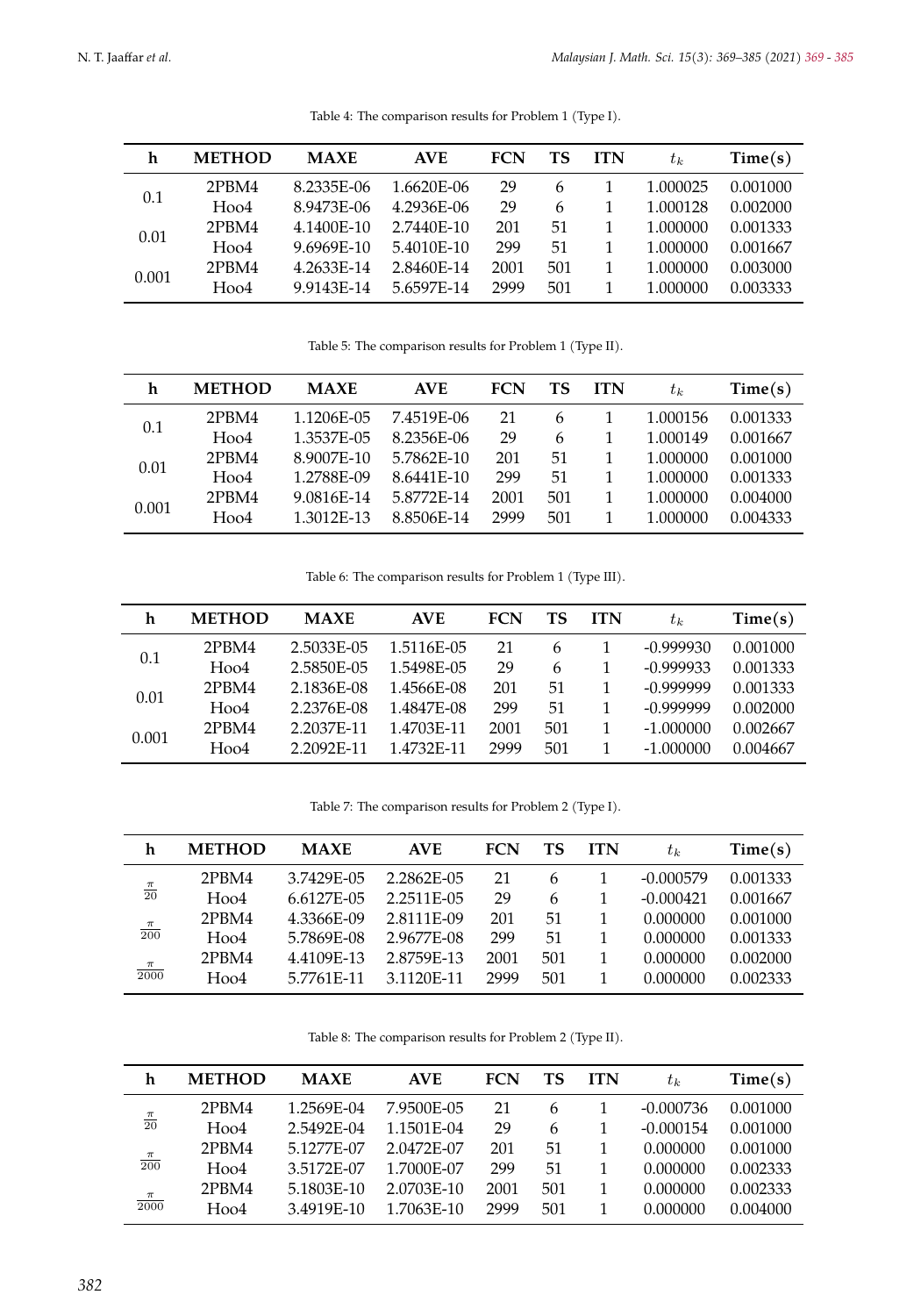<span id="page-14-1"></span>

| h                  | <b>METHOD</b> | <b>MAXE</b> | <b>AVE</b> | <b>FCN</b> | TS  | <b>ITN</b> | $t_k$    | Time(s)  |
|--------------------|---------------|-------------|------------|------------|-----|------------|----------|----------|
|                    | 2PBM4         | 3.9868E-04  | 2.5636E-04 | 21         | 6   |            | 0.999176 | 0.000667 |
| $\frac{\pi}{20}$   | Hoo4          | 2.5808E-04  | 1.5173E-04 | 29         | 6   |            | 0.999400 | 0.001000 |
|                    | 2PBM4         | 4.0421E-07  | 2.6364E-07 | 201        | 51  |            | 0.999999 | 0.001333 |
| $\frac{\pi}{200}$  | Hoo4          | 2.3209E-07  | 1.4669E-07 | 299        | 51  |            | 0.999999 | 0.001667 |
|                    | 2PBM4         | 4.0441E-10  | 2.6381E-10 | 2001       | 501 |            | 1.000000 | 0.002667 |
| $\frac{\pi}{2000}$ | Hoo4          | 2.2927F-10  | 1.4621F-10 | 2999       | 501 |            | 1.000000 | 0.003000 |

Table 9: The comparison results for Problem 2 (Type III).

Table 10: The comparison results for Problem 3 (Type I).

<span id="page-14-2"></span>

| h     | <b>METHOD</b> | <b>MAXE</b> | <b>AVE</b> | <b>FCN</b> | TS  | <b>ITN</b> | $t_k$    | Time(s)  |
|-------|---------------|-------------|------------|------------|-----|------------|----------|----------|
| 0.1   | 2PBM4         | 5.5138E-06  | 2.2828E-06 | 21         | 6   |            | 0.000099 | 0.001000 |
|       | Hoo4          | 1.1769E-05  | 3.9743E-06 | 29         | 6   |            | 0.000099 | 0.001333 |
| 0.01  | 2PBM4         | 2.4328E-08  | 8.1283E-09 | 201        | 51  | 2          | 0.000000 | 0.001333 |
|       | $H$ oo $4$    | 2.3835E-08  | 7.9397E-09 | 299        | 51  | 2          | 0.000000 | 0.001333 |
| 0.001 | 2PBM4         | 9.4307E-11  | 3.1378E-11 | 2001       | 501 | 2          | 0.000000 | 0.003667 |
|       | $H$ oo $4$    | 9.4377F-11  | 3.1398E-11 | 2999       | 501 | っ          | 0.000000 | 0.004000 |

Table 11: The comparison results for Problem 3 (Type II).

<span id="page-14-3"></span>

| h     | <b>METHOD</b> | <b>MAXE</b> | <b>AVE</b> | <b>FCN</b> | TS  | <b>ITN</b> | $t_k$    | Time(s)  |
|-------|---------------|-------------|------------|------------|-----|------------|----------|----------|
| 0.1   | 2PBM4         | 7.8558E-07  | 5.9863E-07 | 21         | 6   | 2          | 0.000087 | 0.000333 |
|       | Hoo4          | 6.9087E-06  | 2.2674E-06 | 29         | 6   | 2          | 0.000087 | 0.002333 |
|       | 2PBM4         | 4.4012E-09  | 1.4751E-09 | 201        | 51  | 2          | 0.000000 | 0.001000 |
| 0.01  | $H$ oo $4$    | 5.0858E-09  | 1.6606E-09 | 299        | 51  | 2          | 0.000000 | 0.001333 |
| 0.001 | 2PBM4         | 5.0104E-11  | 1.6671E-11 | 2001       | 501 | 3          | 0.000000 | 0.010000 |
|       | $H$ oo $4$    | 5.0035E-11  | 1.6652E-11 | 2999       | 501 | 3          | 0.000000 | 0.011333 |

Table 12: The comparison results for Problem 3 (Type III).

<span id="page-14-0"></span>

| h     | <b>METHOD</b> | <b>MAXE</b> | <b>AVE</b> | <b>FCN</b> | TS  | <b>ITN</b>    | $t_k$    | Time(s)  |
|-------|---------------|-------------|------------|------------|-----|---------------|----------|----------|
| 0.1   | 2PBM4         | 7.2563E-06  | 4.2324E-06 | 21         | 6   |               | 1.000033 | 0.001000 |
|       | Hoo4          | 1.0383E-05  | 5.1343E-06 | 29         | 6   |               | 1.000034 | 0.001333 |
| 0.01  | 2PBM4         | 7.0642E-08  | 4.1552E-08 | 201        | 51  | $\mathcal{L}$ | 1.000000 | 0.001667 |
|       | Hoo4          | 7.1336E-08  | 4.1739E-08 | 299        | 51  | $\mathcal{P}$ | 1.000000 | 0.002000 |
| 0.001 | 2PBM4         | 5.7232E-10  | 2.7633E-10 | 2001       | 501 | $\mathcal{P}$ | 1.000000 | 0.003333 |
|       | $H$ oo $4$    | 5.7225E-10  | 2.7631E-10 | 2999       | 501 | 2             | 1.000000 | 0.004000 |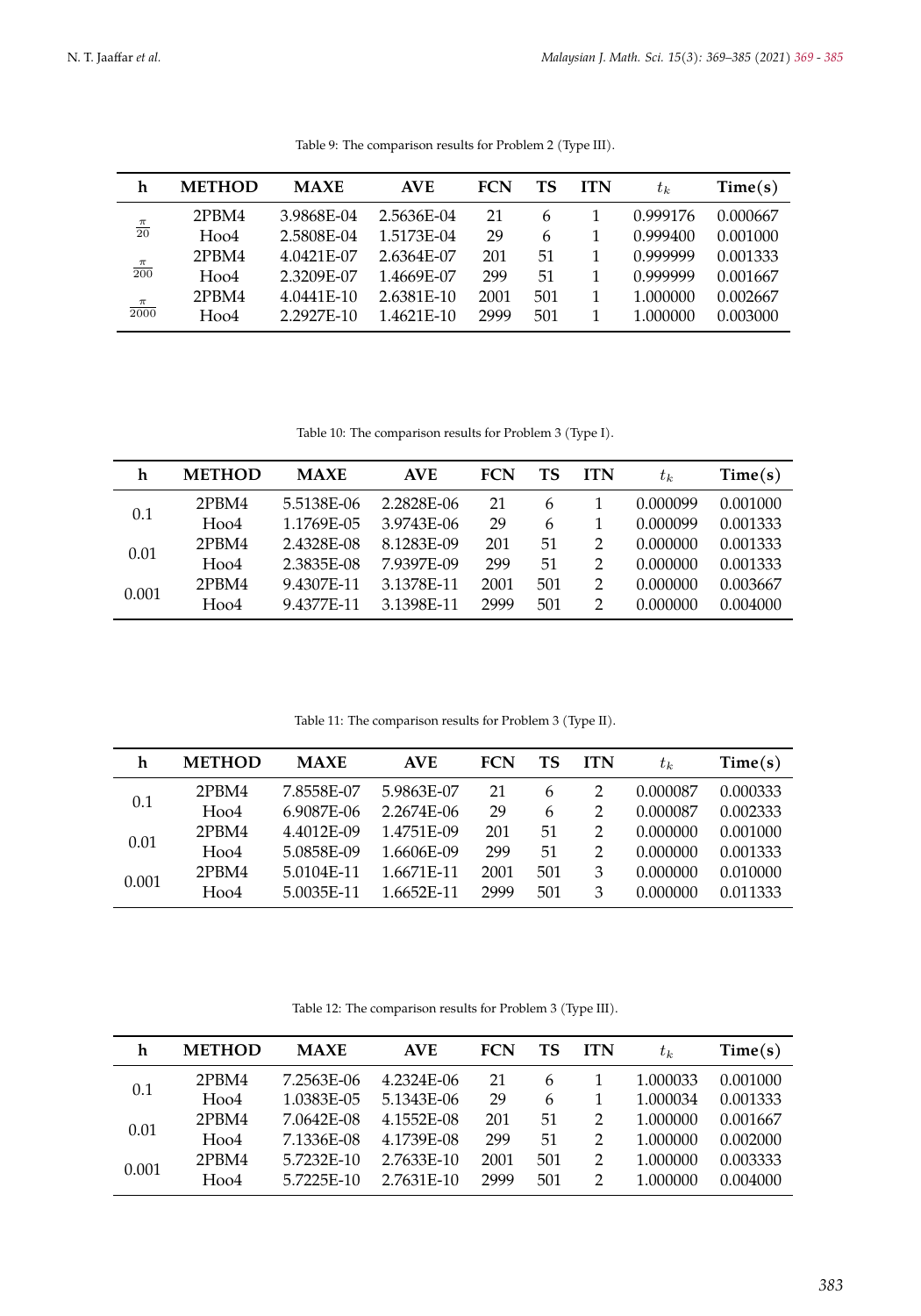### **6 Discussion**

Tables [1](#page-12-0)[–3](#page-12-1) display the absolute errors of each iteration for each boundary condition types as step size, h decreases. We can examine that as h tends to zero, the absolute error is smaller, hence we can conclude that the approximate solution of the 2PBM4 converges to the exact solution.

Tables [4](#page-13-0)[–12](#page-14-0) portray that the proposed method, 2PBM4 is either in agreement or slightly better than Hoo4 in terms of accuracy for Type I, II, and III as the step size, h is decreasing. This is due to the slight difference in deriving these two methods where 2PBM4 is derived in a diagonally implicit manner while Hoo4 is in a fully implicit manner that also gives reason to the difference in total function calls (FCN). Method 2PBM4 has fewer FCN compared to Hoo4 for all the problems in Tables [4–](#page-13-0)[12.](#page-14-0) These fewer FCN will give a slight effect to the computation time as the programs of 2PBM4 in C programming runs either at the same speed or slightly faster than Hoo4 by using the same CPU laptop for all the problems in Tables [4](#page-13-0)[–12.](#page-14-0)

Meanwhile, the total iteration steps (TS) for both methods are the same for all the results in Tables [4–](#page-13-0)[12](#page-14-0) because both methods compute the two approximate solutions simultaneously in the two point block approach for every iteration. Furthermore, the total number of guessing for the initial condition (ITN) is only one for both methods when solving linear Problem 1 and Problem 2 as the results in Tables [4–](#page-13-0)[9.](#page-14-1) In Tables [10](#page-14-2)[–12,](#page-14-0) we could observed that the ITN is more than one because Problem 3 is a non-linear problem. In non-linear problem, the Newton's-like method will be guessing more to obtain the most accurate additional initial conditions such as shown in Table [11](#page-14-3) when h=0.001. The guessing value in the last iteration  $(t_k)$  for 2PBM4 is comparable to the Hoo4 for all the problems in Tables [4](#page-13-0)[–12.](#page-14-0)

### **7 Conclusions**

The proposed method, 2PBM4 has slightly better accuracy and faster computation time when compared to method Hoo4. The fewer total function calls of 2PBM4 than Hoo4 also give an advantage to the proposed method. To conclude, the 2PBM4 method proposed in this study is capable of solving directly the constant and pantograph delay of the third order DDEs with three different types of boundary conditions by obtaining better accuracy and less timing.

**Acknowledgement** The authors are grateful that this research was funded under the Putra Grant (GP-IPS/2018/9625200) from Universiti Putra Malaysia.

**Conflicts of Interest** The authors declare no conflict of interest.

### **References**

- <span id="page-15-0"></span>[1] D. J. Evans & K. R. Raslan (2005). The Adomian decomposition method for solving delay differential equation. *International Journal of Computer Mathematics*, *82*(1), 49–54.
- <span id="page-15-1"></span>[2] S. R. Grace (2015). Oscillation criteria for third order nonlinear delay differential equations with damping. *Opuscula Mathematica*, *35*(4), 485–497.